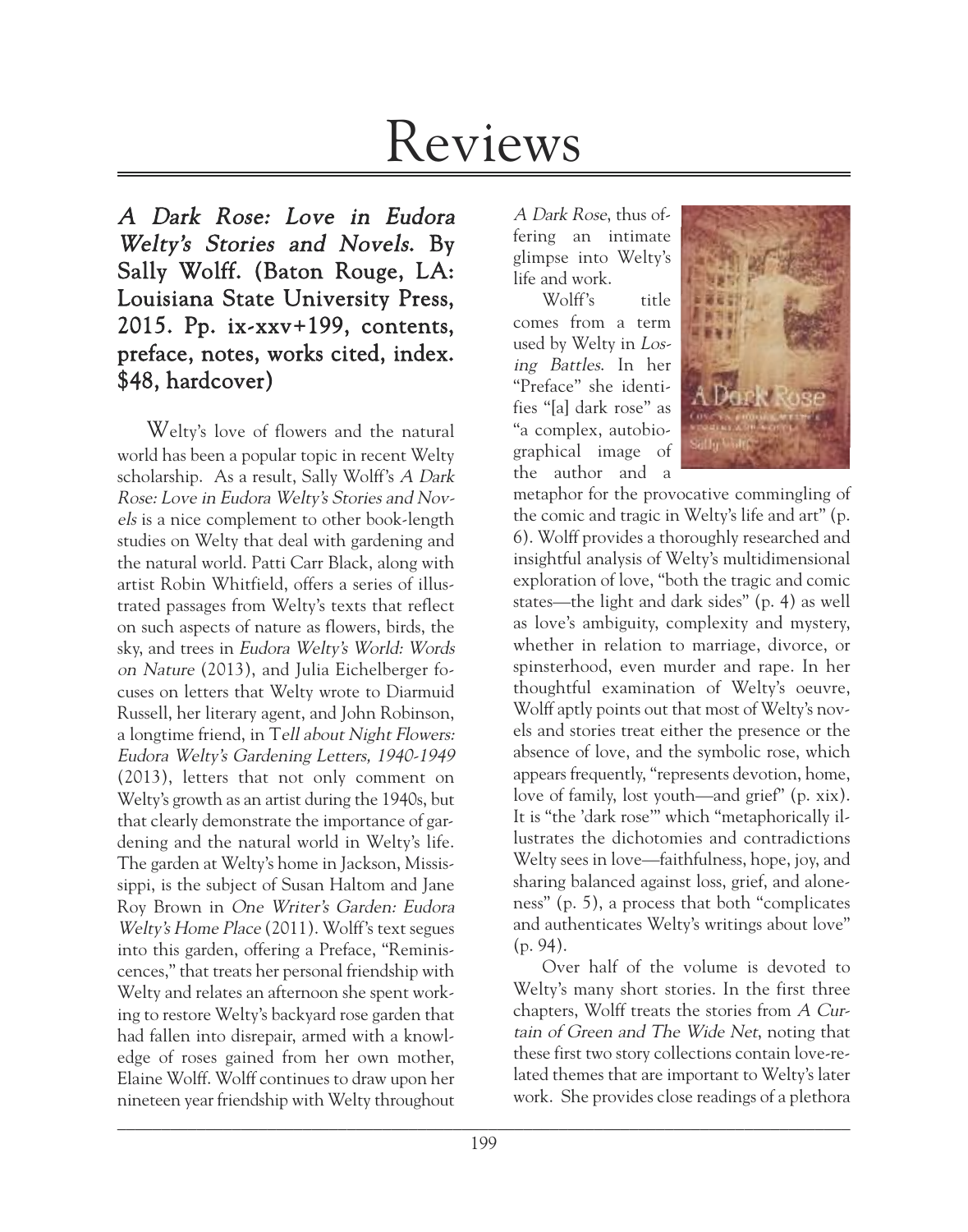of texts, for instance, stories like "The Winds" and "A Memory," where an understanding and knowledge of love is important to the female characters, or "A Piece of News" and "The Wide Net," which portray complicated marital problems involving reconciliation, or "Petrified Man" and "Lily Daw and the Three Ladies," where communal settings offer women an opportunity to "gossip about love" (p. 87). Woolf returns to Welty's stories in chapters seven and eight, treating The Golden Apples and The Bride of the Innisfallen, two collections that alternate "between the stories of thwarted and anticipatory relationships" (p. 146). Other chapters are devoted to Welty's novels. The Robber Bridegroom, Delta Wedding, and The Ponder Heart all treat marriage as does the later Losing Battles and in the context of a number of aspects of love. The Optimist's Daughter is examined in conjunction with One Writer's Beginnings, two autobiographical works that Wolff considers "Welty's tour de force" (p. 177) as they allow Welty's "most complex depictions and assessments of love" (p. 177).

The autobiographical nature of Welty's work is not only considered in the section on The Optimist's Daughter and One Writer's Beginnings; biographical threads are woven throughout A Dark Rose. The rose garden of Welty's mother, Chestina, surfaces in the story "A Curtain of Green" and Chestina's devotion as a mother in Delta Wedding. Ohio, Welty's father's place of birth, is alluded to in "The Winds" and The Optimist's Daughter. Welty's early work for the Works Progress Administration (WPA) during the Depression era is important in stories in which Welty treats rural life. Her journey to New Orleans with Carvel Collins is central to "No Place for You, My Love," and her relationship with John Robinson is significant in "Death of a Traveling Salesman," Delta Wedding, and The Optimist's Daughter. The Welty family roses are firmly implanted in "Kin" from The Bride of the Innisfallen in addition to other works.

Valuable as well are the connections that

Wolff makes between Welty and William Faulkner. An established Faulkner scholar, Wolff draws parallels between Welty and Faulkner's works, pointing out, for instance, the connections between stories like Welty's "Flowers for Marjorie," "Clytie," and "A Curtain of Green" and Faulkner's "A Rose for Emily" or similarities between characters such as Welty's Clytie in "Clytie" and Faulkner's Quentin Compson in The Sound and the Fury or Mrs. Larkin in "A Curtain of Green" and Faulkner's Addie Bundren in As <sup>I</sup> Lay Dying. There are links, also, in the locations used by both writers. "The post office in Welty stories functions much as the general store or porch does for Faulkner" (p. 77), notes Wolff. In other places, the two writers vary, such as in their views of the past and the role of memory in works like The Optimist's Daughter and Requiem for <sup>a</sup> Nun.

Throughout the volume, Woolf treats a variety of topics close to Welty's heart—family, community, human relationships, war, death, fertility, isolation, judgment, myth, vulnerability, gardening, and nature, among others—and shows how these topics turn into main themes and motifs that are skillfully intertwined with Welty's interest in love and the metaphor of the dark rose, which she identifies as "Welty's distinctive signature" (p. 199). Petal by petal, Wolff gently but insightfully dissects the many roses that make up the Welty canon and encourages us to immerse ourselves in the world of Welty's literary garden.

--Catherine Calloway

## **AVAVA**

A Lucent Fire: New & Selected Poems. By Patricia Spears Jones. (Buffalo, NY: White Pine Press, 2015. Pp. 192, notes, acknowledgements. \$17.00, paper)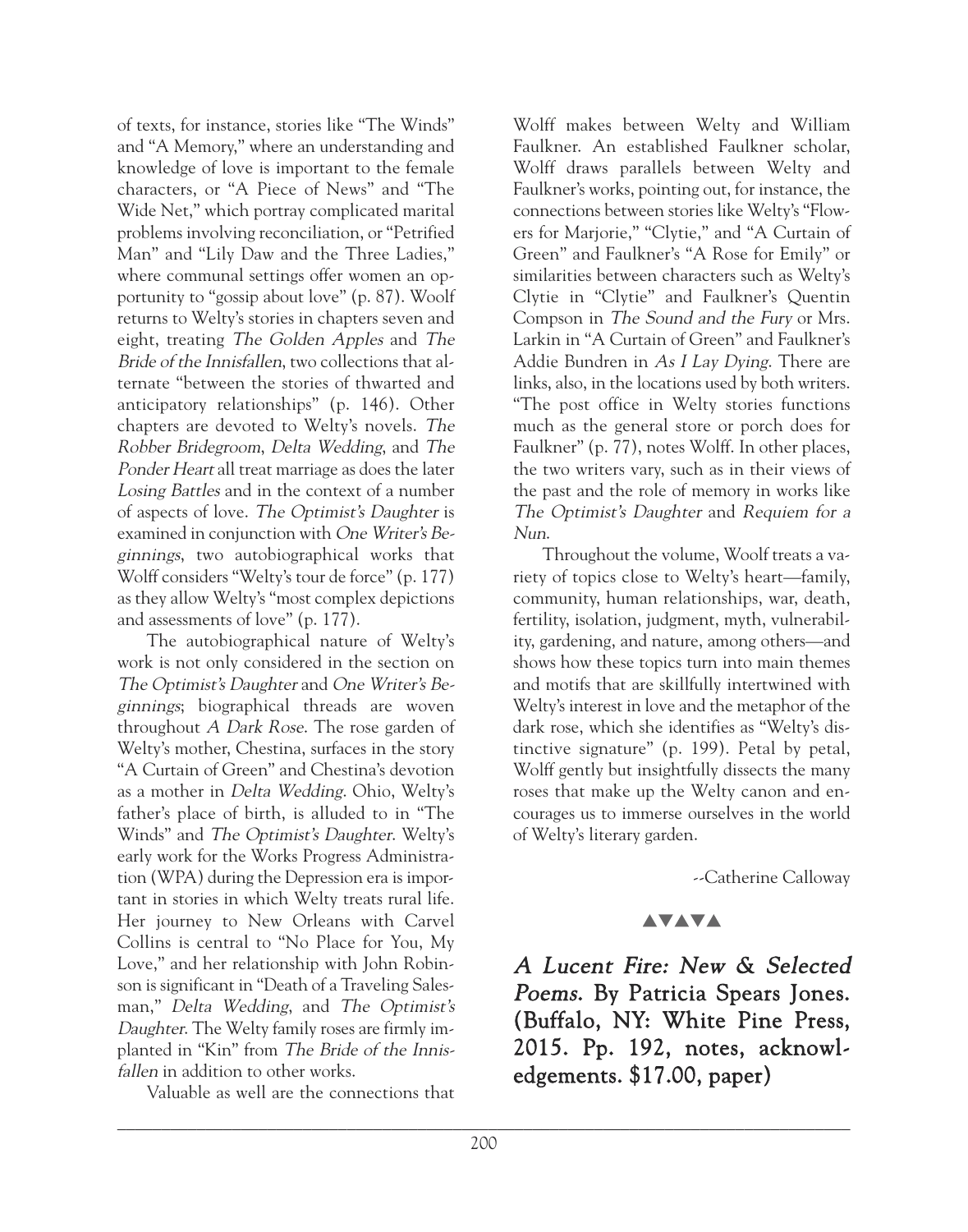The title of Patricia Spears Jones's <sup>A</sup> Lucent Fire: New & Selected Poems is well chosen. While it originates from a line in one of her poems, "Why I Left the Country: A Suite," this title works on another level to meet the challenge of putting together a selection of poems. Jones's book captures how a fire burns. It is all one fire, rooted in one source, but it flares with different shades and forms. As such, A Lucent Fire is illuminating.

A Lucent Fire begins with a few of Jones's early poems, continues with selections from her books The Weather That Kills, Femme du Monde, Painkiller, Repuestas, Swimming to America, and Living in the Love Economy, and ends with new and uncollected work. Often, this kind of sampling shows how each book has had a different focus or approach to form. Instead, Jones's selection reveals a poet with a distinct voice whose subjects and style have always been diverse, and her book titles serve as keys to the overarching themes in her work.

The speakers in A Lucent Fire inundate us in the American experience. "The Birth of Rhythm and Blues" takes root with a speaker conceived and born in Arkansas. That origin is connected to American music, "Southern mostly, Black absolutely" (p. 35). "Arkansas, Mississippi, Tennessee / and Texas" might have "lonely roads," (p. 35), but the poem reveals how this evolves into a force larger than the speaker and her mother (with the connection to the poet presented in the accompanying

notes), an experience that is part of what changes the course of America and empowers A Lucent Fire to employ diverse American artists and American places in exploration of American issues of race, gender, and class.

Such American women are women of



the world, and Jones uses the American as her speakers' entry point into the world at large, taking us around the world and throughout time. In such an existence, questions are as natural as breathing. A Lucent Fire is full of questions, not only in the three poems included from Repuestas, but immediately in the book's first poem with "Who owns the Sun?" (p. 18) and "Ancestress in woodblock / What has Jesus done for you?" (p. 19). The speaker wonders everything from "What is the color of Paradise? How would we know?" (p. 190) to the nature of civilization in "What the First Cities Were All About." "But joy, where is it?" (p. 146) asks "Life Lessons."

A Lucent Fire faces the issue of economy, wealth and resources, and how we manage what we have, and it is particularly poignant when it comes to the issue of love. The two "April 1994: Two Deaths, Two Wakes, Two Open Caskets" poems as well as the two "My Angel" poems with the Passover poem that follows are only a few of many that deal with this subject. Jones deals honestly with suffering and danger. The book includes "The most beautiful woman in the room nailed to a wall" (p. 84) in "Laura," AIDS in "San Francisco, Spring 1986," fear in "Painkiller," and pain in "Second Person, Hurting."

No matter what the risk, Jones is not afraid to touch. She wants the shoe of racism and sexism to "pinch like hell" (p. 83) in "My Matthew Shepard Poem." The sensuality of poems such as "Encounter and Farewell" and "5:25 A.M." is palpable. "What Beauty Does" begins a journey in "pine, sage, and cypress" (p. 171) to transcend scenery. While this poem entertains as Jones often does with "I almost bought a foot long sausage. I almost bought a gun. / I did buy cowboy postcards, mostly made for fun" (p. 172), its appeals to the senses to reveal "Where people steal / a drop of ore, / a native lower, / a piece of splendor / day in and day out" (p. 174).

A Lucent Fire demonstrates how the poem's form can represent the poet's voice on the page, the long line, the short, the pacing,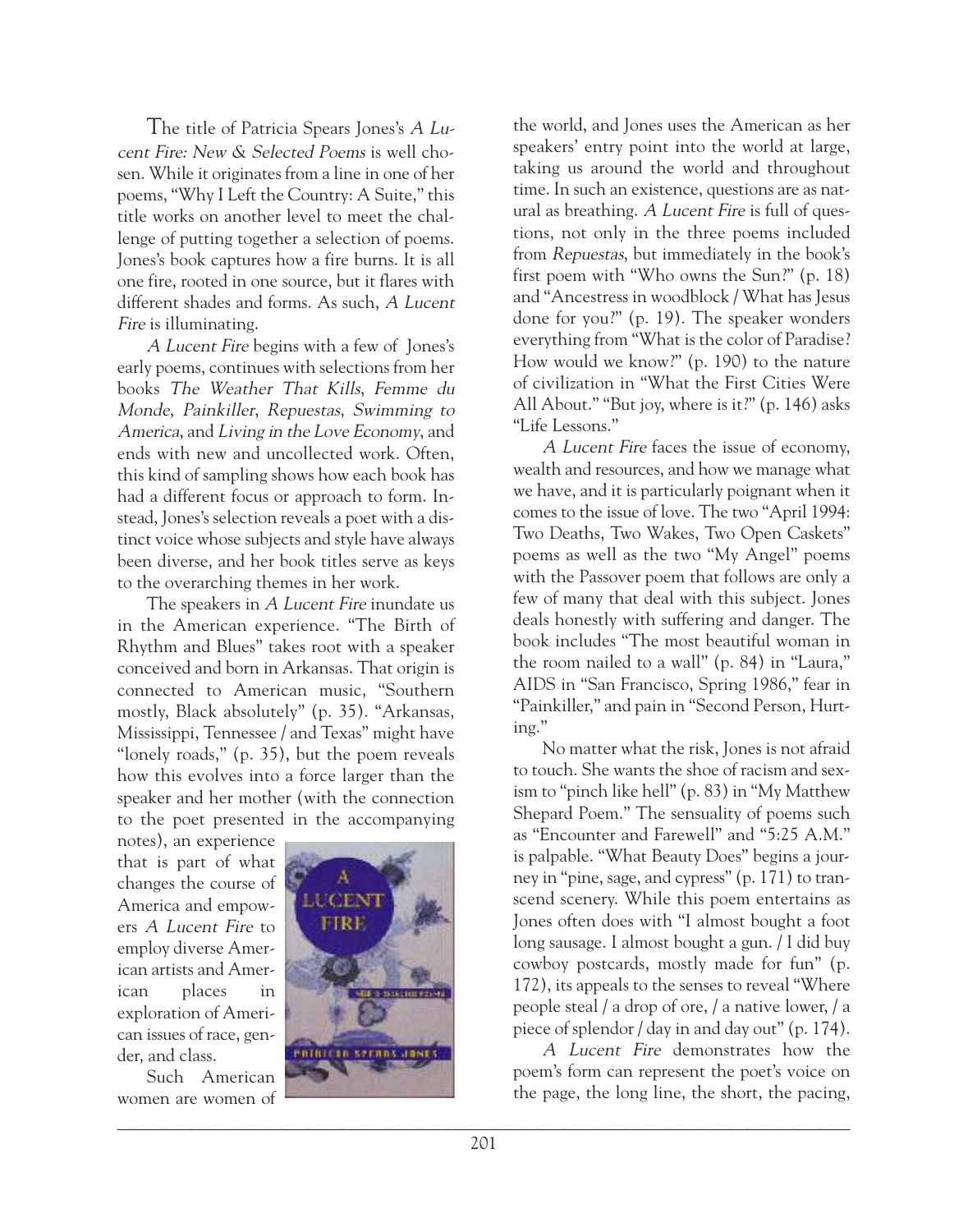the pause. The poems command the pages, with subject dictating the form. Some of Jones's poems have long lines, lush with words. Other poems have a compressed form, like a hand balled into a fist. Set form is handled deftly, as shown in "Mythologizing Always: Seven Sonnets." The repetition of the line "Who is the Saint of" and the phrase "Shall we" (pp. 101- 102) in "All Saints' Day, 2001" taps the power of the call and response. Two different forms often appear next to each other, creating additional effect through juxtaposition. "New Blues" extends across the page and wraps into itself, right after "What the God of Fire Charged Me" with its tighter form, sometimes only a few words per line. Likewise, the lavish lines of "Notes for the Poem, 'Beloved of God'/A Memory of David Earl Jackson" are followed by the tight "How He Knows Me." Throughout A Lucent Fire, such organic forms allow each poem to use its space to its advantage.

To be lucent means to give off light, and Patricia Spears Jones's poems do more than that, not only through the multitude of experiences that they share, but in how the different parts of the flames work together in one fire.

--Angie Macri

## **AVAVA**

# Underwater Panther. By Angie Macri. (Cape Girardeau, MO: Southeast Missouri State University Press, 2015. Pp. 87, notes. \$14, paper)

Considering its overall level of education and lack of support for the arts, Arkansas is home to a surprising number of poets and writers with national, and even international, reputations. Add to this ever-expanding, state-wide list the name of Angie Macri, an Illi-

nois transplant now living in Hot Springs. Ms. Macri's debut collection won the Cowles Poetry Book Prize, and she also recently received a fellowship from the Arkansas Arts Council.

While much of her poetry focuses on landscapes, rivers



clearly dominate her consciousness and imagery. Rivers meander throughout this collection, and Macri's sensual, but plain-spoken, language breathes life into them, much like the fog in a T. S. Eliot poem:

With the text of a breath, the Mississippi reads her shore . . .

The orchards, the penetrating roots of roses rubbed along her back as she stretched out, relaxed and wide. The clouds opened as white as the mouth of the snake, and she slid by into cotton. (p.16)

To Macri's eyes, the American landscape is a mysterious creature, breathing and shifting on its own. I lost count of how many times the name Kaskaskia is evoked, but it seems central to this overall sense of wonder. Not surprisingly, Kaskaskia refers to both a river and small village (population 14!) in Southern Illinois that was virtually destroyed by the Mississippi River near the end of the Nineteenth Century, and was evacuated again near the end of the Twentieth Century when both the Mississippi and Missouri rivers ganged up on the poor town. Macri is deeply intrigued not only by the place but by its history as a home to Native Americans and French settlers.

. . . They marked time with a bell brought upriver hand over fist on bateau. It was lost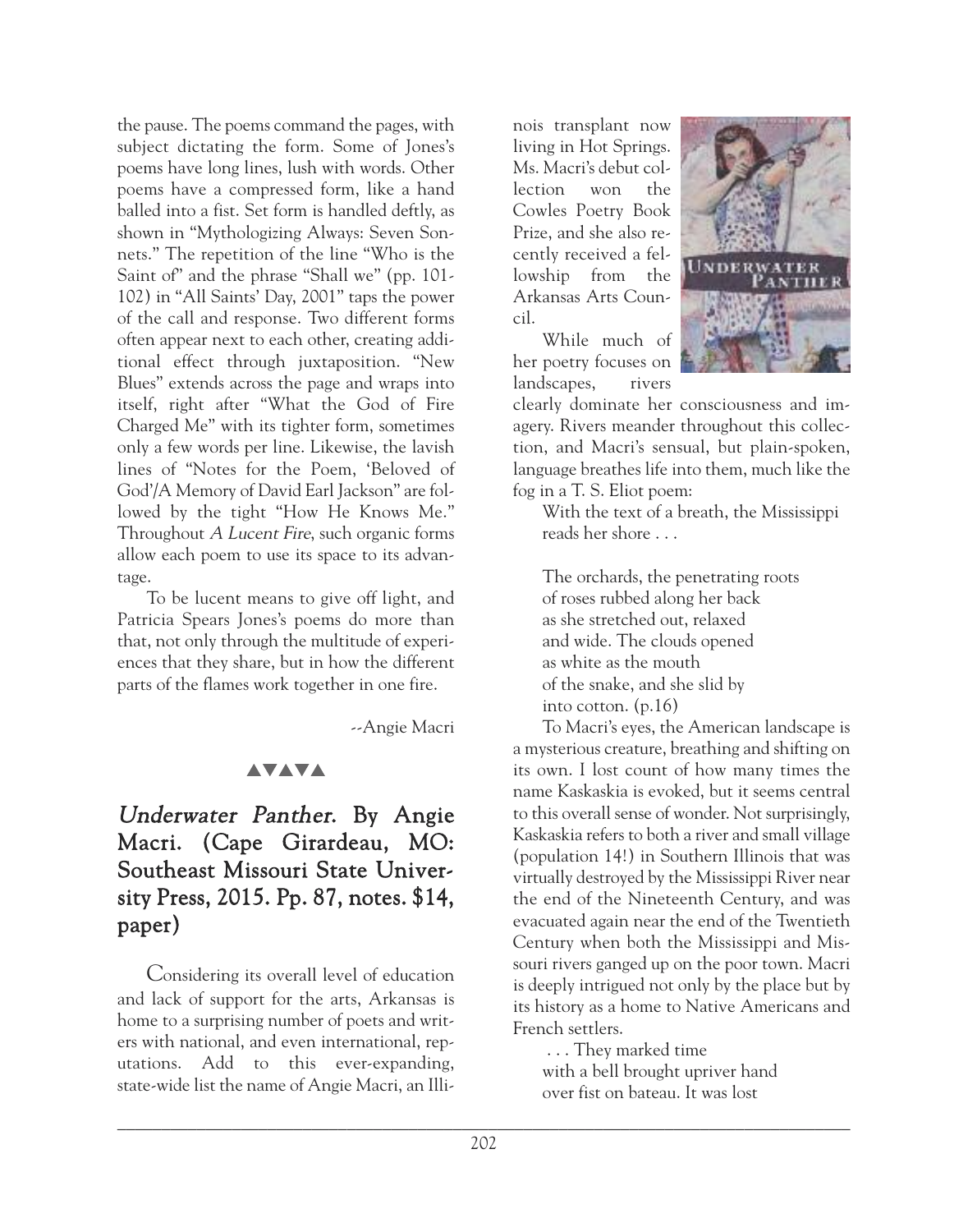to floods more than once, yet found,

and it (the vine) filled the land. We traced back those names: LaBrier, Montroy, Doza, Picou. Mass was said for French and Kaskaskia and all mixed blood. (p.40)

Beyond the people, this is a land inhabited by birds, panthers, mounds, train tracks, coal mines, the bones of mastodons, blue-eyed Marys, leopard frogs, earthmovers. It is a common landscape for most of us, but under the keen eye of Macri, we are transported to a deeper vision of what is right in front of us. The various aspects of the land become characters within these poems. Human characters emerge, but they are vague: shapeless, unnamed (for the most part), and often filtered through the gauze of the coal mining culture:

The wife looks for her breath. Her husband mines the vein, loading cars powered by steam. . . .

Ten men were killed in January and six burned in December, the government

recording clothes, face and back,

face, neck, and right hand, and so on. (p.51)

"Marie Scypion" proves to be an exception, as she is a defined persona, half-slave, half-Natchez. And in one of the most powerful poems of this collection, with its jarring shift from first person to third, we are led down the path of a mother and her children turned into mere property: "Apart from you, may my blood become the Mississippi / that bears grain and fur to the mouth of the sea." (p.36)

The panther is the one character that shows up regularly throughout this collection, as big cats will: unexpectedly and brimming with mystery. Underwater Panther opens with the tale of a panther dying near the river Kaskaskia, but later as the narrator learns to drive an automobile she spots another.

Under unborn stars below Orion's belt,

between County Line and Eden, I saw the panther once.

...the panther raised its head with slowness born of nothing to lose, eyes illuminated beside a creek  $\ldots$  (p. 65)

Ultimately, this is a fine and rewarding first collection of poetry that reinvents a familiar landscape in language that is rich, moving, and sharp. It also features a gorgeous cover painting by Arkansas artist, Kathy Strause, whose work has been featured in a number of venues and galleries throughout the state. This is a book worthy of occupying the bookshelf of any Arkansawyer serious about poetry. Ms. Macri's career as a poet is off to a promising start.

--Marck Beggs

## **AVAVA**

The Big Jones Cookbook: Recipes for Savoring the Heritage of Regional Southern Cooking. By Paul Fehribach. (Chicago: University of Chicago Press, 2015. Pp. ix-xxiv + 265, preface, acknowledgments, notes on sources, index. \$30.00, cloth)

 $\Box$ From cornbread to cracklings, The Big Jones Cookbook is a love letter to southern food. Always mindful of each dish's historical origins, chef and author Paul Fehribach believes heirloom regional southern cuisine has the chops to stand on par with the other great world cooking traditions. He delights in history and shares the stories and traditions of the South's regions through their varied, and sometimes forgotten, dishes. Fehribach's affection for the people of the past, who often developed dishes out of seasonality and scarcity, is infectious. All of the diversities that make this homegrown American food tradition great are brought into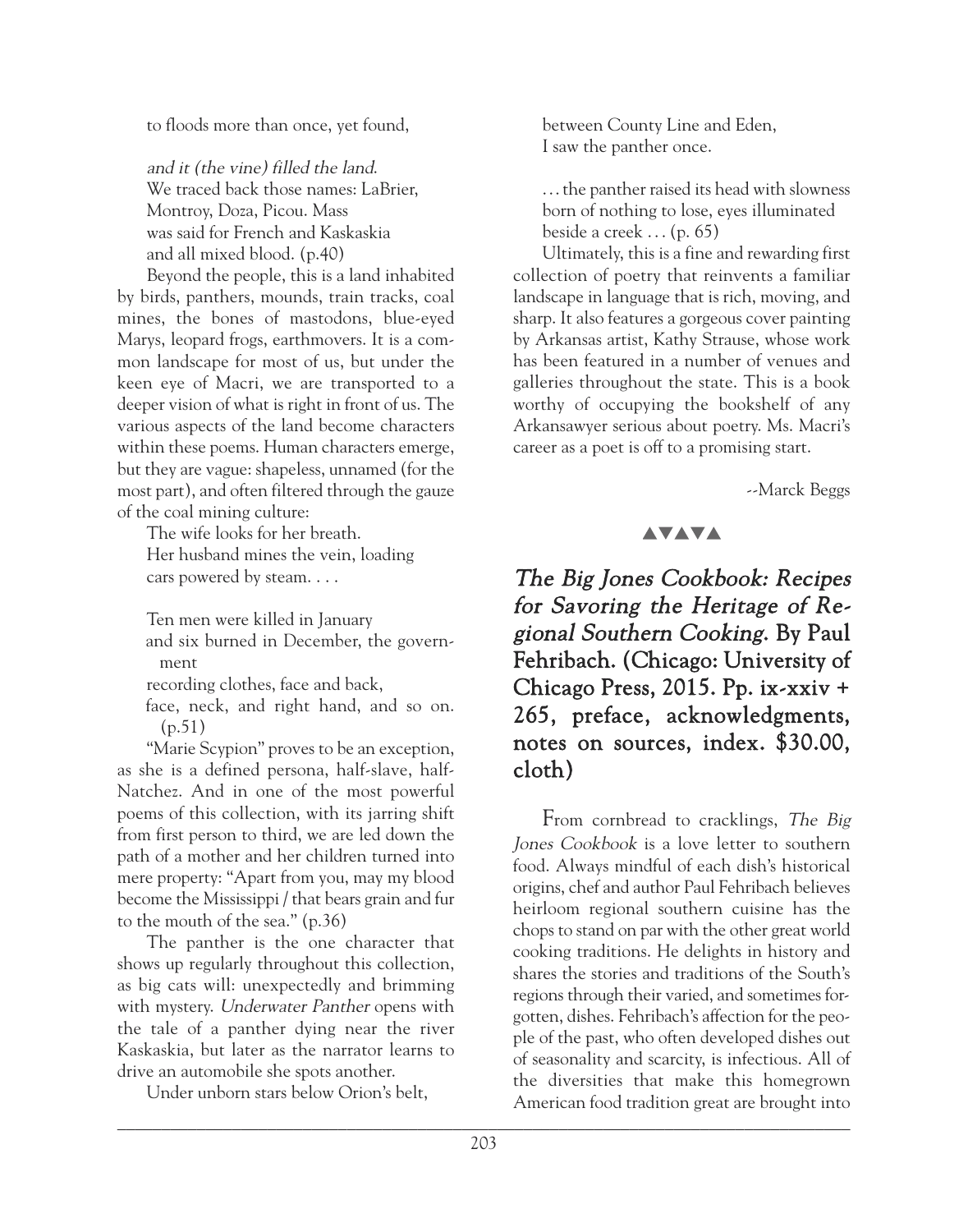focus, causing the reader to feel both appreciative and hungry.

Written, in part, as a service to his restaurant patrons, the book makes available some of the most requested recipes from the revolving menu at Big Jones. Fehribach has always made a



habit of sharing his recipes, all but his top-secret recipes for fried chicken and his meticulously perfected cornbread. In The Big Jones Cookbook, all is revealed.

As a child, Paul Fehribach received an early education in seasonal eating. He fondly recounts contributing wild blackberries to the flurry of activity that was his extended family's shared farm kitchen. The ancestral family farm that fed five generations still inspires him. In The Big Jones Cookbook, Fehribach advocates for home cooking. Even if busy lives necessitate that the new family table be located inside the four walls of a restaurant, he believes that the ethics of generations gone by can be learned from when shared through an honest meal. When a dish is prepared by someone who knows its origins and painstakingly prepares it in a way that harkens back to the disciplines of the past, it can nourish the consumer, both body and soul.

A native Indianan running the Southern flavored kitchen of his Chicago restaurant, Chef Fehribach isn't tethered by southern roots to any specific region, leaving him free to explore all of the South's offerings without bias, as an enthusiastic student of the institution:

The South has such an incredibly diverse geography—from the Tidewater to the swamps and the Sea Islands of the Low Country and Florida; the rolling hills of the Deep South to the Caribbean-esque Gulf Coast with its wildlife, world-class fishing and those storied swamps and bayous of south Louisiana; the mind-bending flatness of the Delta; all of the nuances of the interior states of Tennessee, Kentucky and Arkansas; and then the Appalachian Mountains, one of the most biologically diverse and majestically beautiful tracts of land on Earth. (p. xiii)

The Big Jones Cookbook acts as a primer of Southern cuisine; each recipe is deliberately laid out to tell a story. In the text leading into a recipe, the author thoughtfully recounts the origins of each dish. Each one honoring the time, place, and developer, be they a French Quarter restauranteur, a coastal fishing community, a subsistence farm family in the mountains, or the masterful work done in an antebellum slave kitchen.

Historic, thoughtful cooking is the hallmark of the Big Jones restaurant's offerings, partially recounted in this book. In keeping with Fehribach's desire to retain the integrity of the food's origins, the menu is subject to change in tandem with the weather and the seasons. He writes about how he values his personal, local relationships with those who produce and harvest the food that comes into his kitchen.

Once the products arrive, they are treated in much the same way as one would imagine Fehribach's great-grandparents to have done. He believes the ingredients and preparation are integral to the story being told in each dish. "Sure it was a lot of work, but in many families throughout history, the joy of a beautiful meal has always been worth the work of getting food to the table. I argue all the time that the labors of eating well are a far more worthy use of time than most of what we do these days" (p. xv). More than a work of academia, The Big Jones Cookbook shares many practical cooking tips to guide the reader in achieving the true spirit of the dish; sometimes, that means lard.

Though many camps of Southern cooking traditions agree to disagree about some things sugar in cornbread, chicken and dumplings with homemade noodles or lumps of spongy dough, the addition of tomatoes to a gumbo disqualify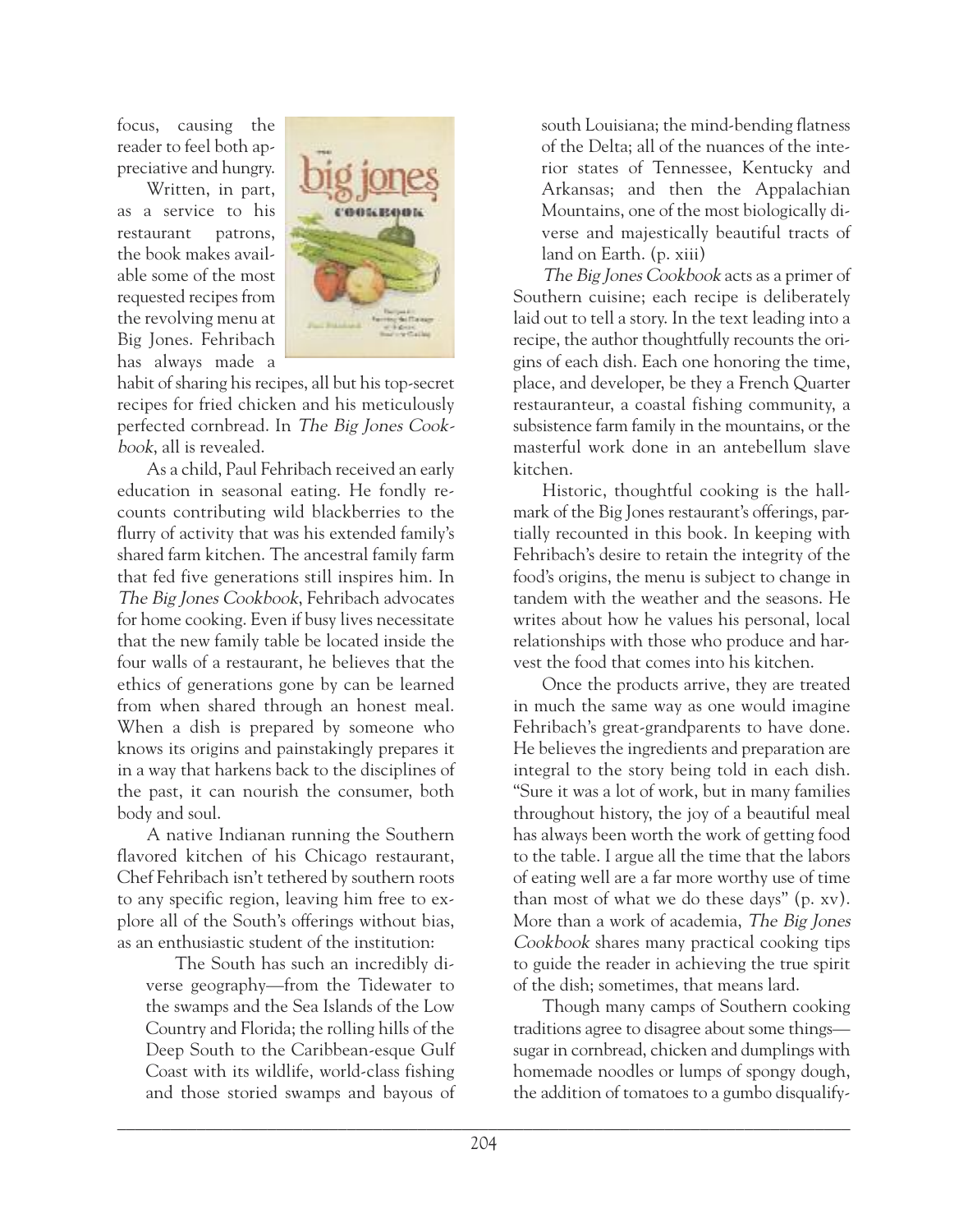ing the dish as a gumbo altogether—Chef Fehribach makes heirloom Southern food relatable and attainable. Not only has he made a record to preserve the fading food disciplines of America's Southern heritage, he provides a compelling starting point to assist the reader in renewing the important institution of the family table.

--James Moore

#### **AVAVA**

Oil and Water: Media Lessons from Hurricane Katrina and the Deepwater Horizon Disaster. By Andrea Miller, Shearon Roberts, and Victoria LaPoe. (Jackson: University Press of Mississippi, 2014. Pp. vii-xv  $+$  156, appendix one, appendix two, appendix three, notes, index. \$54, hardcover)

Somewhere between 2005 and 2010, between Hurricane Katrina and the Deepwater Horizon oil spill, the world changed.

When the hurricane hit, intrepid reporters for the New Orleans Times-Picayune valiantly kept the newspaper office open, using old-fashioned gumption and new-fashioned technology to tell the stories of the people of the city and their struggles with the disaster. They won a Pulitzer for their efforts.

Five years and several layoffs later, shrunken news media staffs, unable to get to isolated fishing towns in the bayous, fought over access to handouts from government agencies and British Petroleum executives trying to minimize the public fallout from the disaster. Nobody won any major prizes covering the Deepwater Horizon spill.

By luck and design, the authors of Oil and Water describe the change and how it happened. The authors, Andrea Miller, Associate

Dean for Undergraduate Studies and Administration at the Manship School of Mass Communication at Louisiana State University; Shearon Roberts, Assistant Professor of Mass Media at Xavier University; and Victoria Lapoe, Assistant Professor of Journalism and Broadcasting at Western Kentucky, are obviously academics, but they take an accessible approach that makes the work readable to general audiences.

The book, to use academic terms, is both quantitative and qualitative. The first part pro-

vides survey information of readers and journalists, based mostly in Baton Rouge, on how they view media coverage in general. Not surprisingly, readers bemoan the decline of independence and perceptions of quality in their news media, and journalists see the



decline of jobs and access to sources.

The rest of the book is more an ethnography. The authors interview journalists, officials and audience members, all of whom note how the economics and the content of the local media has changed from independent voices to partisan ones.

The switch from the first chapter, which reads like an academic paper, to the later chapters, which read more like popular non-fiction, can be a bit jarring. But that's just a quibble. Overall, Oil and Water describes in depth and detail what has happened to the media in Louisiana. But it's more than that. It's a microcosm of what has happened in every community in America.

--Jack Zibluk

**AVAVA**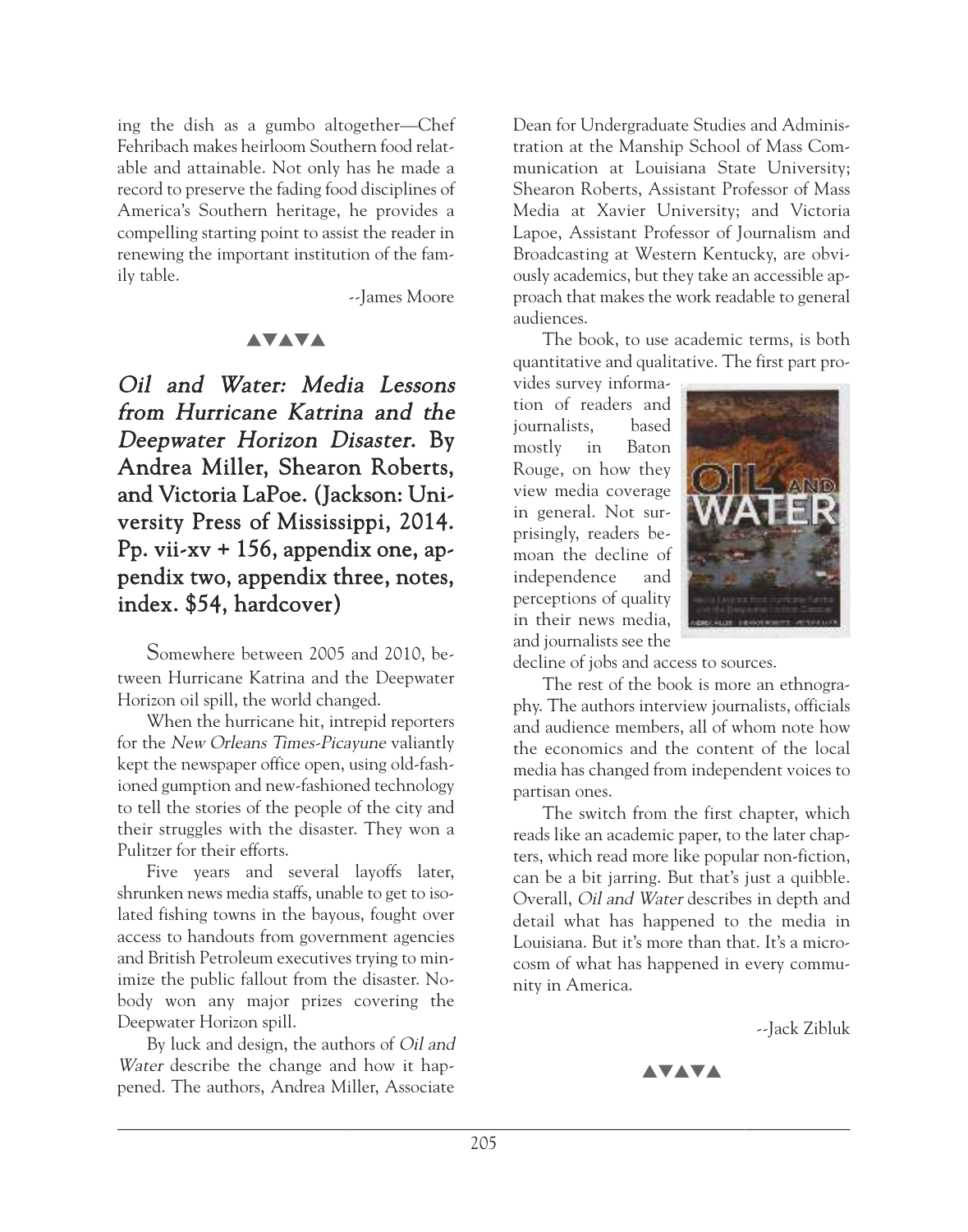Hispanic and Latino New Orleans: Immigration and Identity Since the Eighteenth Century. By Andrew Sluyter, Case Watkins, James P. Chaney, and Annie M. Gibson. (Baton Rouge: Louisiana State University Press, 2015. Pp . ix-xvi + 152, figures and tables, foreword, acknowledgments, conclusions, notes, works cited, index. \$32.50, paper)

The city of New Orleans has become the center of recent scholarship focus, including The Accidental City: Improvising New Orleans (2012) by Lawrence N. Powell and Populating the Barrera: Spanish Immigration Efforts in Colonial Louisiana (2014) by Gilbert C. Din. The Franco-Spanish and Afro-Caribbean historical background as well as the Creole culture and the diversity of its population have characterized the extraordinary and colorful city for centuries. Following the Treaty of Paris 1763, the French territory of Louisiana, located east of the Mississippi River, came under Spanish rule. The crown immediately understood that populating the colony was key to maintaining its influence in the region. Today, in addition to the Cabildo, the seat of Spanish colonial government in New Orleans, diverse structures, monuments,and plaques remain part of the city's historic French Quarter landscape. As suggested in its title, Hispanic and Latino New Orleans explores the "Spanish" heritage and identity in the contemporary city. Combining their respective research and expertise, the four authors uncover the complete story that started from the immigration and settlement of a variety of Hispanic populations that emerged during the eighteenth century to the surging Hispanics and Latinos in pos-Katrina Southern Louisiana. Simultaneously, the work provides a sophisticated analysis as the authors uncover

the complex relationship between ethnicity and racialized categories peculiar to New Orleans. Adding to the literature of Spanish Louisiana's history, the authors connect the "Spanish" sides of the city to Latin America rather than Spain. The study shows an interesting



contrast between 1970s New Orleans, with a few people of Latino-Hispanic ancestry, and the recent and increasing numbers of immigrants from different parts of Latin America and the Caribbean.

An interdisciplinary synthesis, the book is structured around the different Hispanic and Latino communities that played a role in shaping the eccentric city. The authors' use of the word *Hispanic* designates the cultural groups with common Spanish heritage, while the term Latino is restricted to the geographical areas identified as Latin America and the Caribbean. The book also attempts to shed some light on the complex term Creole and explain its evolving meaning over time and space. Presented in a chronological order (from the eighteenth to the twenty-first century), each chapter focuses on tracing the story of a particular community through the centuries. For instance, chapter one explores the Spanish efforts to stop aggressive Anglo-American encroachment onto their Louisiana territory by recruiting groups of Hispanic settlers, including Andalusians from Malaga and Granada, as well as the Isleños from the Canary Islands, and the evolution of these communities throughout the next centuries. The second and third chapters focus on the Latino Cuban and Honduran communities that arrived in the nineteenth century as New Orleans became the US gateway to the Caribbean and Latin America and the networks established from the neocolonial era and well into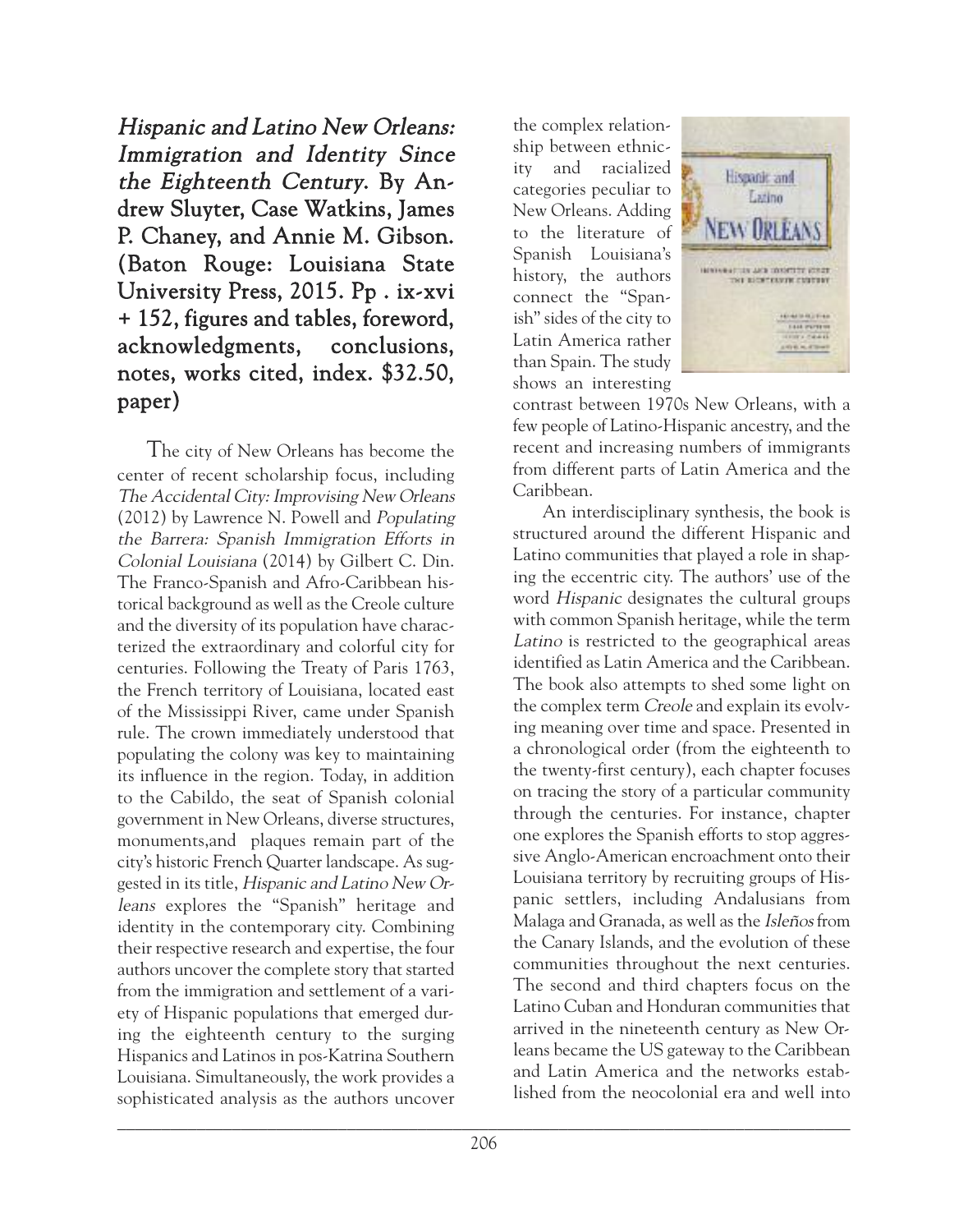--Sonia Toudji

recent times. Meanwhile, chapter four discusses the long formed, but less prominent, Mexican community that moved into the city following the Mexican-American war and how it has been able to increase in number and influence, beginning in the mid-twentieth century and even more since Hurricane Katrina. The immigration of Brazilians that became prominent after Katrina, and their role within the contemporary discussion over Latino identity, is covered in chapter five. Finally, the closing chapter surveys the emergence of other smaller (though critical to the book's central argument) communities, including Central Americans (Nicaraguans, Guatemalans, and Salvadorans), South Americans (Colombians, Peruvians, Ecuadorians, Argentineans and others) as well as Puerto Ricans and Dominicans from the Caribbean. These small communities arrived mainly during the second half of the twentieth century and after Katrina, which coincides with an economic and political immigration movement experienced throughout the United States.

The authors utilize a successful comparative approach as they consider the interactions and relationships between these communities to explore the larger debates about immigration and national identity. Based on previous interdisciplinary research conducted by genealogists, amateur historians, and academics, and relying on various sources, the work provides a comprehensive understanding of the "Hispanic" and "Latino" side of New Orleans. The welcome study combines interviews, statistical analysis, and graphs, as well as an historical narrative to explain the co-relation between Katrina flooding and the geographical movement of the studied communities. Taken separately or as a whole, these chapters provide a deeper understanding of "Spanish" immigration, influence, and identity in New Orleans from colonial to present times, but also introduce general readers to a wide range of subjects including, ethnicity, race, gender, and assimilation.

#### **AVAVA**

Eighty-Eight Years: The Long Death of Slavery in the United States, 1777–1865 by Patrick Rael. (Athens, Georgia: University of Georgia Press, 2015. Pp. vii-xix + 329, list of figures, acknowledgments, prologue, notes, index. \$32.95, paper)

Eighty-Eight Years offers a sweeping history of slavery's demise in the United States, expertly placed in the context of the Atlantic World. It is a striking synthesis that also carries

its own powerful interpretation, standing out even among the seemingly endless number of works that have been written on the subject of American slavery. Patrick Rael walks the reader from the colonial era through Reconstruction, using a tightly packed, yet readable, narrative that never



 $\frac{1}{\sqrt{2}}$ loses sight of two important questions: First, why did it take so long for slavery to end in the United States? And, how did this process differ from the death of slavery elsewhere in the Atlantic World? Rael offers one simple and significant answer that covers both: the inordinate power of slaveholders. The so-called "slave power," a conspiracy decried by abolitionists and Free Labor advocates, was more than a nineteenth-century political boogeyman, Rael shows. The slaveholding elite possessed "an advantage unreplicated in most other slave societies in the New World" (p. 3).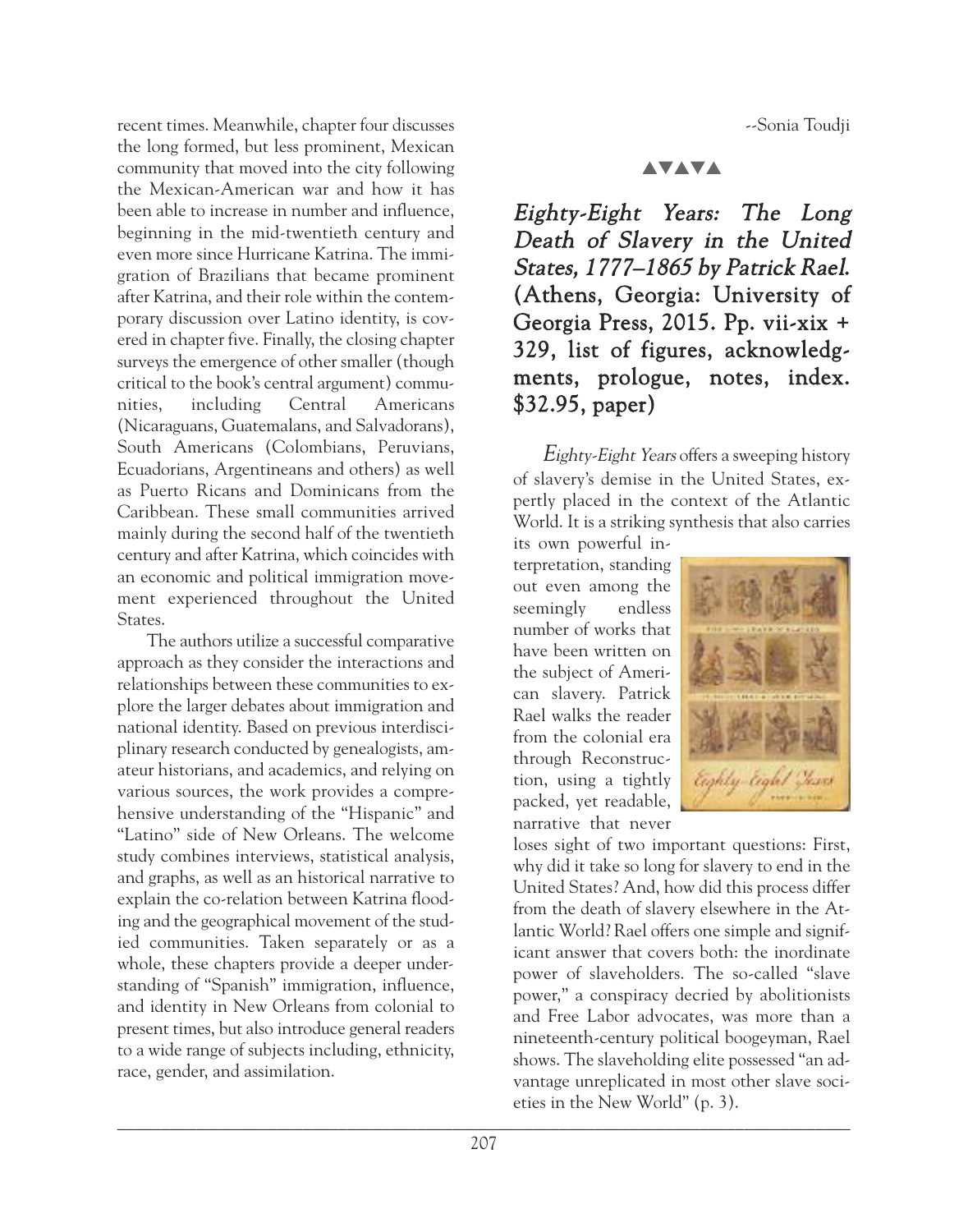One lasting way in which slaveholders maintained their grip on the nation came in the form of the "enormous gift" (p. 72) bestowed them by the constitutional convention of 1787—the Three-fifths Compromise. By allowing 3/5 of the enslaved population to go toward overall population count determining representation in the House of Representatives, the founders provided inordinate political power to slave states in the young country's national government. Slave regimes elsewhere in the Atlantic World never received such an advantage. The American slaveholding elite thus wielded great power in the new Republic. For example, they protected the trans-Atlantic slave trade for twenty years, and when that trade finally ended (with little fuss, as the slave population had become self-sustaining), they ensured that any slaves confiscated in the execution of the ban were very likely transferred to the domestic slave trade. The slave power also protected militias to ensure a force to guard against and quash slave rebellion.

But the other portion of the United States' divided house, the "free" North (which ended slavery slowly and created a racial caste), harbored anti-slavery activism that would only grow with time as the gnawing contradiction of slavery and the nation's founding ideals persisted. The challenge to the slave power slowly mounted, with African Americans at the core. Rael rightfully emphasizes the part black rebels and runaways in the South and black abolitionists and activists in the North played in bringing down slavery in the United States (a topic in which he has already demonstrated his expertise—see, for example, Black Protest and Black Identity in the Antebellum North). Abolitionists and Americans against slavery's spread became only more vocal as time went on in regard to the expansion of slavery and the great power of slaveholders in a supposedly free society. The actions of slaves to free themselves provided evidence that abolitionists—black and white could use to make their case against slaveholders' claims that the institution was benign and civilizing. Runaway slaves and abolitionists tested the enforcement of the 1850 Fugitive Slave Act, for example, which required residents of free states to comply with efforts to recapture people who had fled from slavery. Slaves' actions forced public debate on the law, and stoked northerners' disapproval. Rael's narrative strikes balance in demonstrating the work African-Americans did in undermining slavery and forcing public debate while doing justice to the many obstacles to those efforts.

Eventually the conversation forced by black and white agitators broke the existing party system. As the slow process of limiting slavery and the slave power seemed to be working—evidenced by the 1860 election of a presidential candidate who energetically opposed slavery's westward expansion and whose name had not even appeared on the ballot in many southern states—the slave regime took the drastic choice to create the Confederacy, causing war. In the contest that followed, formerly enslaved people became soldiers for freedom. This transition from slave to soldier had occurred elsewhere in the Atlantic World, but never on such a scale. Victory and freedom remained complicated, however. In fact, as Rael shows in his discussion of Reconstruction and Redemption, although African Americans had enjoyed years of citizenship and political participation, white conservatives rolled back the progress in the South. Freedpeople, active and organized though they were, found that northern Republicans' resolve against political attacks, unfavorable court rulings, and the KKK's terrorism waned over time. Northern activists failed to press beyond ending the institution of slavery. The southern racial caste system persisted, much as it had following northern states' emancipations decades earlier. Rael explains that white racist conservatives recaptured the post-Civil War South so effectively that the very memory of slavery itself is still affected. Many people today are unaware of slavery's role in the conflict because it was erased by the losers of the war and replaced with the more palatable narrative of states' rights.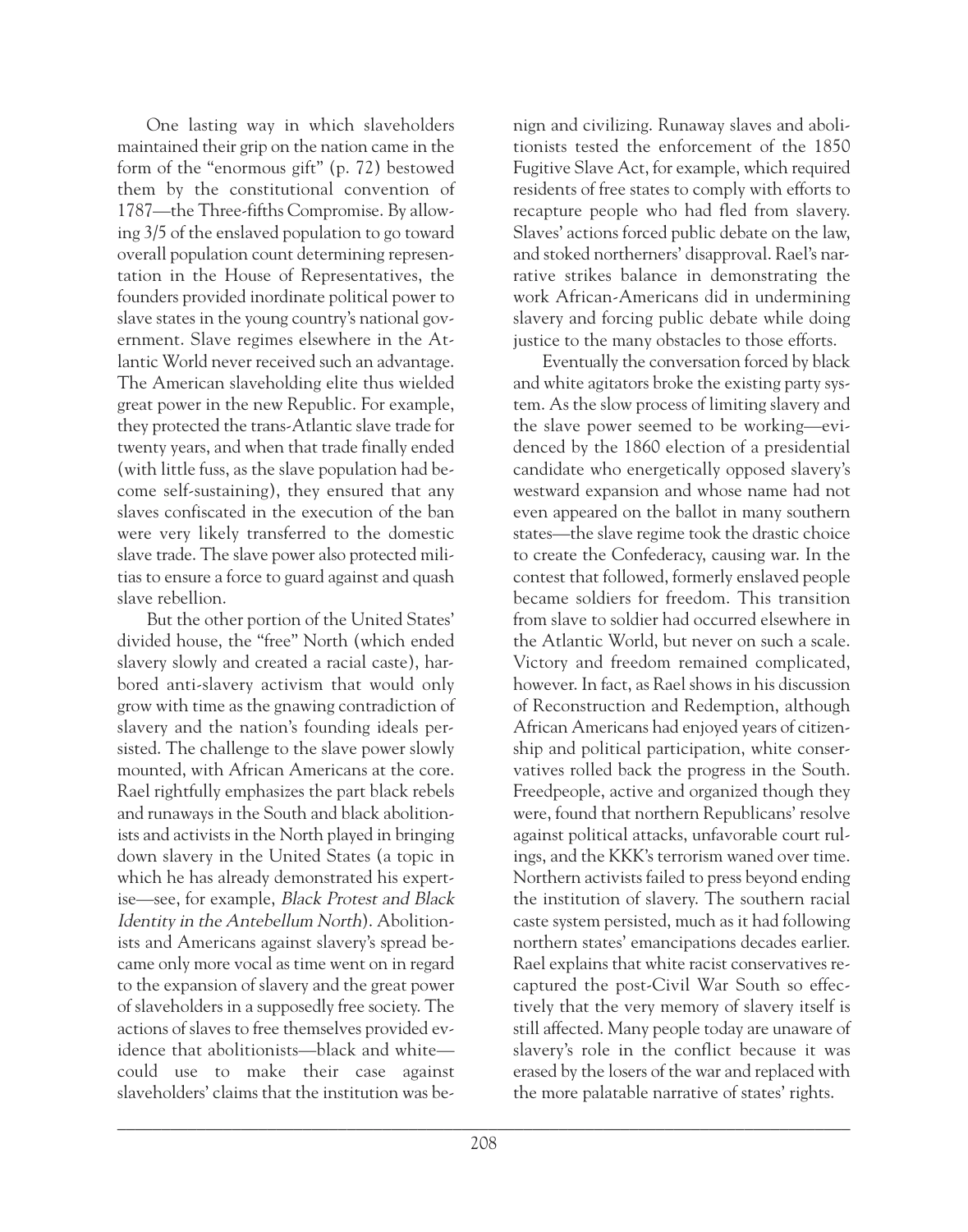Certainly anyone seeking a better understanding of American slavery's long life should read the book. Educators, even those already generally familiar with the topic, will find rich material to spruce up courses on American history and the history of slavery, especially within Rael's Atlantic context. Finally, the story told in Eighty-Eight Years presents a wise lesson from the past—change comes slowly, incompletely, and at great cost when a wealthy elite class has embedded its interests into the nation's fabric as deeply as slaveholders did in the United States.

--Kelly Houston Jones

#### **AVAVA**

# I Freed Myself. By David Williams. (New York: Cambridge University Press, 2014. Pp. xii-x + 243, index. \$27.99, paperback)

More books have been written about the American Civil War than about any other time

in our nation's history. Few of these works have examined life as it was on the Confederate home front during the war. Even fewer have examined the uprisings among slaves in the South during the conflict and how such acts of defiance actually helped to speed up the final outcome of the war.



As a youngster during the Civil War Centennial, I was taught President Abraham Lincoln freed the slaves. In his book, David Williams challenges that notion and suggests all Lincoln really did was sign a piece of paper, which meant absolutely nothing in the states that were in rebellion. After reading I Freed Myself, you will be convinced black men and women had far more to do with gaining their freedom than we as American History students ever learned in class.

Williams sets the tone of the book with the story of escaped slave Duncan Winslow and how Winslow joined the Union Army and was present at the battle of Fort Pillow, Tennessee. When Confederate troops began slaughtering black soldiers, the wounded Winslow took advantage of the confusion and made his way back to the Union lines. After being released from the hospital, Winslow became a farmer near Mound City, Illinois. One day a local politician showed up in the community, trying to raise votes. During his discussion with Winslow, the candidate said, "Don't forget. We freed you people." Whereupon Winslow held up his arm showing his old war wound and remarked, "See this? Looks to me like I freed myself" (p. 1). "Generations of Americans have grown up believing that Abraham Lincoln freed the slaves with a stroke of his pen by signing the Emancipation Proclamation," Williams writes. "Lost in this simple portrayal is the role that African Americans such as Duncan Winslow played in forcing the issue" (p. 2).

In chapter after chapter of his book, Williams gives example after example of how slaves in the South helped to emancipate themselves. Such information has often been swept to the back of the dust bin of history. Backed up by a mountain of scholarly research, the author does an outstanding job shining a much needed light on the facts.

One example to note is the mention of several stories of slaves refusing to work for their masters with some even escaping off the plantation to hide in nearby caves or swamps. According to Williams, the swamps in the South hid a few communities of escaped slaves during the war.

It is interesting to note in the recent motion picture Free State of Jones (Bluegrass Films, 2016), the main character of the film,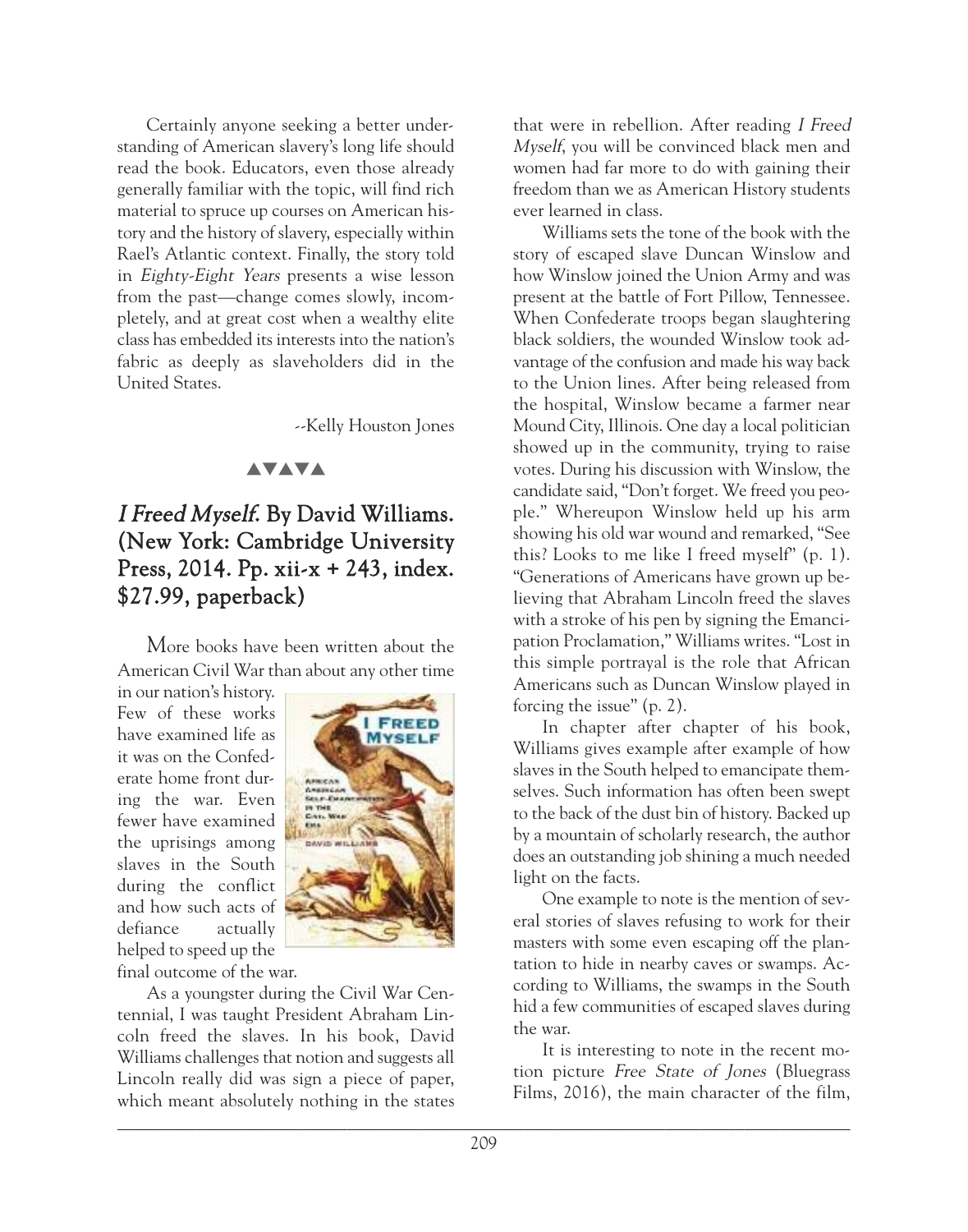Newton Knight, portrayed by Academy Award winning actor Matthew McConaughey, is led to the local swamps by a young slave girl after going AWOL from his Confederate unit and rebelling against the local authorities. When Knight arrives at the destination, he discovers several runaway slaves who are also hiding out in the swamp.

Tales of the slaves' efforts to free themselves quickly traveled to the North. "General John Logan, speaking to a crowd of potential recruits, echoed Lincoln's assertion that saving the Union, not ending slavery, was the war's primary objective. Yet, he acknowledged, 'the negroes are getting free pretty fast. It is not done by the army, but they are freeing themselves; and if this war continues long, not a slave will be left in the whole South'" (p. 5).

Freemen and former slaves flocked to recruiting stations to wear the Army blue. Some newly formed units like the 1st Kansas Colored Infantry were recruited first by the state of Kansas before they were federalized. The 1st Kansas would be the first all-black unit to fight against Confederate forces on October 25, 1862 at Island Mound, Missouri. They would make history again at Cabin Creek, Indian Territory, on July 1-2, 1863, when they would become the first organized black unit to fight alongside their white brothers-in-arms. By the end of the Civil War, ten percent of the Union Army was made up of African Americans who were credited by President Lincoln with having turned the tide of the war. One hundred and eighty thousand volunteered for service in the US Army and nineteen thousand in the Navy, of which forty thousand paid the ultimate sacrifice for liberty.

Used more for labor projects than in combat, black soldiers were initially paid ten dollars per month from which three dollars were deducted for clothing, resulting in a net pay of seven dollars. In contrast, white soldiers received thirteen dollars per month, from which no clothing allowance was drawn. Besides the lower pay, Williams points to the poor treatment black soldiers often had to endure from

their fellow Union soldiers.

I am now a fan of David Williams. His research on this subject is remarkable. I hope to meet him one day and have him sign my copy of his book.

--Steven L. Warren

#### **AVAVA**

# A Southern Writer and the Civil War: The Confederate Imagination of William Gilmore Simms. By Jeffery J. Rogers. (Lanham, MD: Lexington Books, 2015. Pp. vii-x + 194, acknowledgments, bibliography, index. \$85, hardcover)

Jeffery J. Rogers has compiled a thorough study on the literary, personal, and political contributions of William Gilmore Simms to South Carolina before, during, and after the Civil War. In his discussion Rogers makes him out to be a faithful supporter of the development of a southern Confederate identity during the war. The focus on Simms's life during

wartime centers on the impact that Simms had with his writing in the Southern Antebellum. Not only does Rogers vibrantly explore the significance of this southern writer's contribution to the war effort and its aftermath, but also how Simms's vision and words centered on



South Carolina during a tumultuous time in American history. The aim of the book is to illustrate Simms's contributions not solely based on the relationship he had to Confederate iden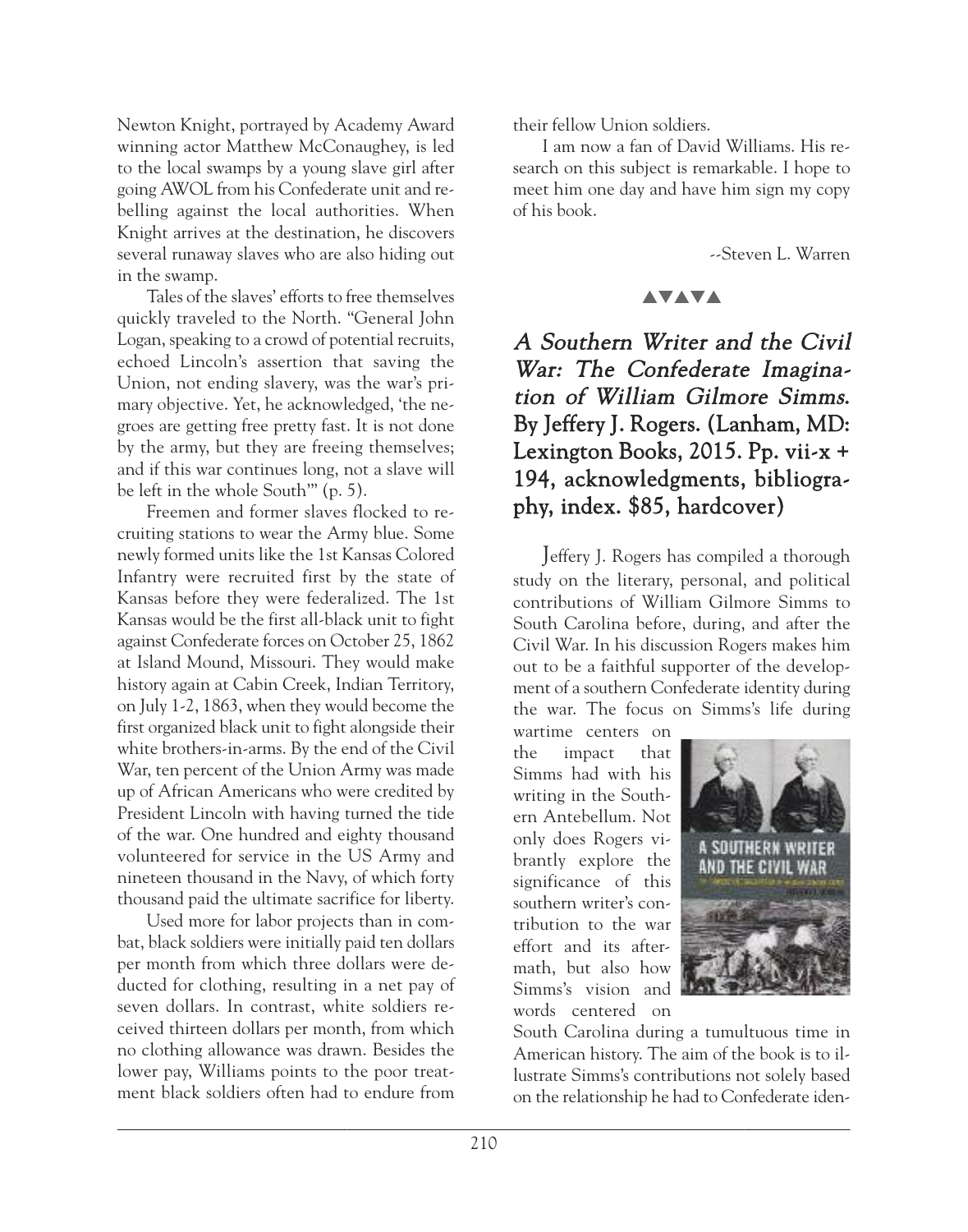tity but to put to rest the negative impression historiographers have had of him and his writing during this time. By particularly looking at his contributions to the problems the South was having, Rogers discusses how Simms was a strong and influential person in the Southern Antebellum and an author who should not be overlooked in American Literature and history.

Throughout the book, Simms's involvement in the South's political, economic, and territorial problems is thoroughly discussed as these were issues of impact that ultimately promoted the separation between Northern and Southern states. By giving an historical overview alongside the contemporaneous insights of other authors on the topic of the Southern Antebellum and Simms, Rogers locates Simms as a contributor to Confederate identity with an influence on people involved in conflicts that ultimately led to the war. According to Rogers, for Simms these issues mainly revolved around the unjust treatment of the South economically and socially.

The book treats the controversy of the south versus the north by discussing the issues of secession, unstable economic problems, and slavery that contributed to it. Simms's involvement in these issues can be seen in his accounts that contributed to the separation of the nation: he promoted an awareness of problems in his writings from a white Southern perspective that provoked the division amongst his countrymen. The events and situations that led to this separation are visible in his exchange of letters and in his published work, where his ideas and resentment of people that tried to pull down the value of southern states are clearly articulated. Southern authors were being affected by the territorial and ideological disputes within the Union, and that led Simms to feel that his voice was taken into account but not thoroughly acknowledged. Rogers pays particular attention to Simms's involvement in the movement to make of the South a sovereign state. The discussion revolves around how he became part of the growth of the Southern states as an autonomous

force. Roger shows how Simms never stopped believing in the southern cause and how he promoted a southern identity through his writing.

Rogers focuses strongly on the literary ability Simms had, particularly on his use of poetry and prose to explore his ideas concerning the larger issues affecting the South. The discussion of the novel Paddy McGann; or, The Demon of the Stump shows the relationship it had to other pieces of literature, making it a manuscript that depicted Southern folklore, a satire of the current issues in the United States, and his personal attack on other authors in the printed medium. Paddy is one of the most multifaceted pieces written by Simms, for it went against the traditional forms of writing and had a creative approach to fiction. Paddy was, in Rogers's discussion, "a depiction of the frontiersman which is completely shorn of all romanticism," and "his rustic life is an object of pity as well as a source of comedy" (p. 133). Simms's novel criticized the problems that Southerners were going through and did not shy from depicting any situations that persisted during the war.

Simms's poetry also shows his devotion to the promotion of a Confederate identity among white people of the South, concerned with liberating themselves from the oppressive nature of the North. One such poem was "Lyrics of the South" where "Simms addressed himself to the men of the South directly, challenging them to guard their liberties and in doing so linked the Revolutionary past he knew so well to the cause of defending Southern Rights" (p. 158). In his poetry, as in his other writings, Simms demonstrated his ability to create solidarity and unity amongst his people in the cause.

Later on in his life he wrote what was the most detailed account of the effects the war had on the Southern states: The Sack and Destruction of the City of Columbia, S.C. The book was published through the newspaper The Daily Phoenix in bits and pieces and later collected as a pamphlet with revisions and expanded parts that portrayed the problematic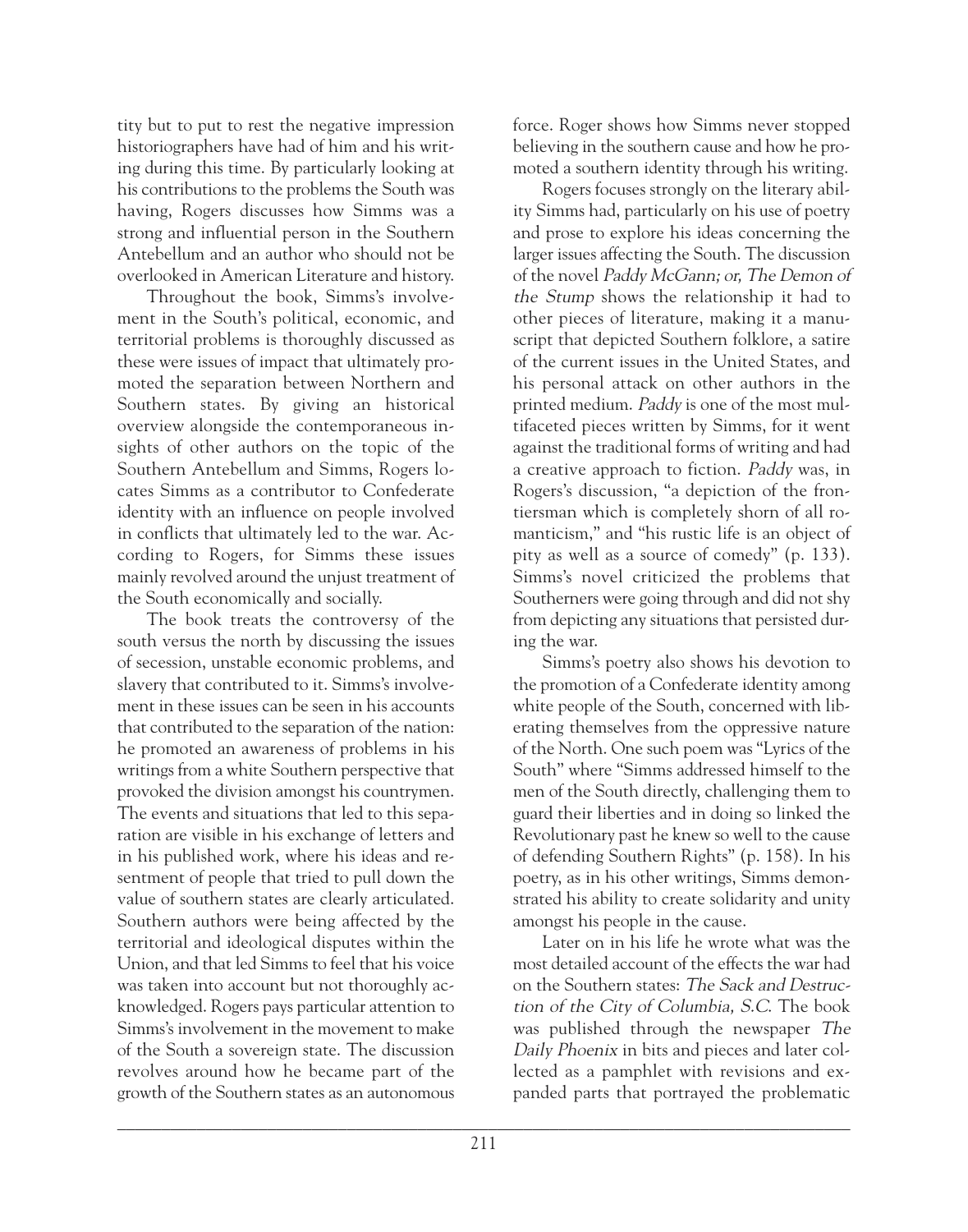time that Columbia experienced during the war. Rogers remarks that "this text offers scholars an opportunity to read the original words Simms put into print in the immediate aftermath of Sherman, prior to the modification made to the pamphlet version" (p 184). The text serves as a prime example of Simms's ability to catalogue the tumultuous events of the civil war as they happened.

Simms's writing found various venues of publication in his lifetime, and his contributions to the war effort, the southern cause, and his devotion to South Carolina abounded in his work. Rogers focuses on Simms's observant eye for matters happening in the South, the nation, and the war effort, and he effectively presents how important Simms was in the formation of a vision for the future of the short-lived Confederate nation.

--Gerardo M. Muniz Villalon

#### **AVAVA**

Damn Yankees! Demonization & Defiance in the Confederate South. By George C. Rable. (Baton Rouge, LA: Louisiana State University press, 2015. Pp. 141, introduction, acknowledgments, notes, a note on sources, index, \$38.00, hardcover)

 $\frac{1}{2}$  and  $\frac{1}{2}$  and  $\frac{1}{2}$  and  $\frac{1}{2}$  and  $\frac{1}{2}$  and  $\frac{1}{2}$  and  $\frac{1}{2}$  and  $\frac{1}{2}$  and  $\frac{1}{2}$  and  $\frac{1}{2}$  and  $\frac{1}{2}$  and  $\frac{1}{2}$  and  $\frac{1}{2}$  and  $\frac{1}{2}$  and  $\frac{1}{2}$  and  $\frac{1}{2}$  a After reading George C. Rable's volume on what he calls the Southern "words of war" (p.3), against the "so-called universal Yankee nation" (p.8), even one familiar with the Civil War beyond its military and political aspects realizes that the depth of hatred toward their Yankee adversaries was virtually bottomless. While Northerners attacked the effort to secede from the Union, Rable focuses on "what might be termed a standard or orthodox denunciation of the Yankee enemy" (p. 4). Such use of rhetoric

and the dehumanization that flowed from it, Rable makes clear, "undoubtedly lengthened the war (and Southern suffering)" by "shap[ing] the course of Reconstruction" and by "leaving an enduring legacy" (pp. 6-7).

Starting with the central role played by newspapers in establishing Confederate denunciations of Northerners over the course of the war, Rable properly notes that such a rhetorical base did not simply appear as of early 1861. In fact, the antebellum criticism of Southern intellectuals such as Nathaniel Beverley Taylor and William Gilmore Simms helped to lay the foundations for a nation separate from the union (p. 9). Deftly carrying such logic to its end, Rable links the use of such rhetoric, such as Northern bad manners and having no sense of tradition or place, to the sense that Southerners and Northerners were separate "races," certainly in a cultural, but almost in a biological, sense (pp. 9-11). It is no wonder, as Rable establishes, that Southerners saw themselves as having "no affinity with the slimy, hypocritical, bigoted fanatical race that landed at Plymouth Rock" (p. 11).

Importantly for his argument that Southern

anti-Yankee rhetoric both lengthened the war and helped to shape its impact, Rable extends Southern assessments of the Northern "race" by linking their proclamations of both Yankee cowardice and, more centrally, infidelity with broader terms as "rabble,"



"riffraff," "scum," and "human vermin" (pp. 42, 30-33, 18). Rable's exploration of such rhetoric easily moves from these expressions to the base Confederate fears that historians and literary critics have long noted: the "extermination" of Southern civilization by an inferior people with the express purpose of abolishing slavery that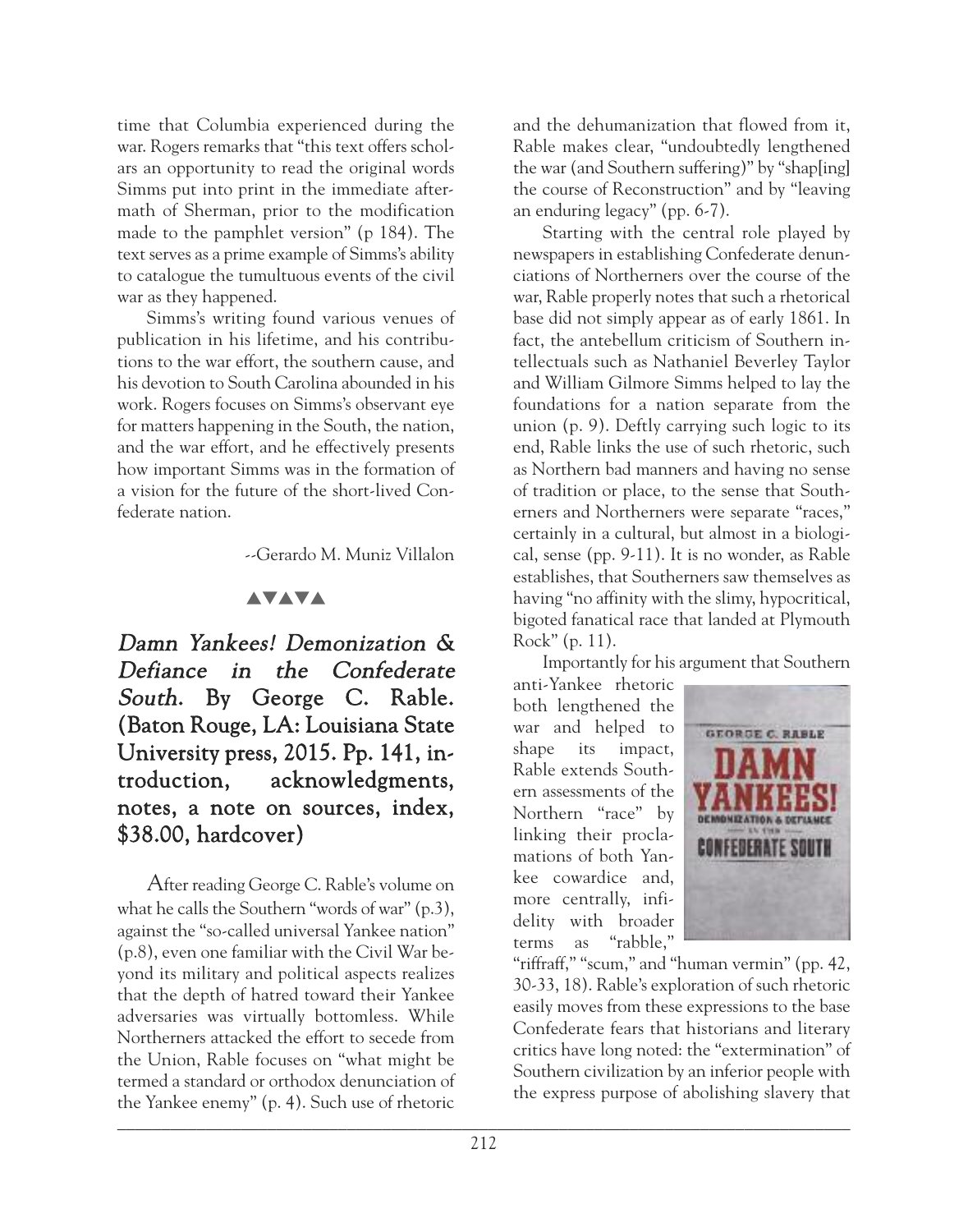would inevitably lead to "social equality," "miscegenation," and the "mongrelization" of "the Eden of the Earth" (pp. 90, 80, 87). Such linkage between what one might call the grand and the mundane is the principal strength of this easily accessible volume. Readers will appreciate Rable's argument that a given culture uses language, no matter the evidence, to establish, reinforce, and consolidate an already preconceived sense of itself. Such an analysis raises a criticism that goes beyond the historical white Southern power structure with its fears of race, gender, and class equality. Beyond the war, Reconstruction, and their still-extant impact across American life, Rable wishes to explore the notion of American exceptionalism, shared by the South and the North even while understood and expressed in different ways. Rable's early decision to link "the psychological complexities of hatred" with the specific language used to condemn those who have apparently been one's "enemy" since their arrival in the New World suggests that not only did the first Southern, and for that matter Northern, immigrants bring enmity with them, but they bestowed it upon generations of their descendants as well (pp. 2-3). Rather than escaping from the decadence of the Old World, Rabel explores the real possibility that our legacy as Americans began as we blinded ourselves, with a nod to John Ford, to a desired legend that became printed fact, but had little basis in actual reality.

In that sense, Rabel might have broadened his historical rooting of rhetoric by writing a chapter which charted how antebellum Southerners labelled Northerners as Puritans and Roundheads while insisting on their own separate ethnicity as Anglo-Saxons. Such background would have helped to contextualize how the culture of pre-1860 America was implanted from its earliest origins with the seeds of civil war. Given the past eight years, with an African American President facing a relentless series of attacks against the legitimacy of his claim to the office, such a background chapter would have made Rabel's book that much more important.

With that caveat, I recommend Rabel's book for libraries, scholars of all sorts, and general readers.

--Richmond Adams

#### **AVAVA**

Hanging Bridge: Racial Violence and America's Civil Rights Century. By Jason Morgan Ward. (New York: Oxford University Press, 2016. Pp. ix–xv + 326, illustrations, acknowledgments, notes, bibliography, index. \$29.95, hardcover)

"Everybody knows about Mississippi Goddam." Indeed, the refrain from Nina Simone's gut-wrenching song hints at a truth known by the whole nation, a truth embraced particularly by the Magnolia State's neighbors, where such phrases as "Thank God for Mississippi" represent a firm belief that this particular southern state has a darker history than others and that the weight of this past will, no doubt, keep it in perpetual darkness. After all, in 2014, the Equal Justice Initiative released a report on lynching in the American South and placed Mississippi's body count at the top, with 614 dead from 1877 to 1950. No one was surprised at this, just as no

one was surprised when Mississippi later opted to keep flying a state flag that prominently features a controversial Confederate symbol, even after South Carolina—the very headquarters of American sedition ceased hoisting the Confederate battle flag at its capitol in

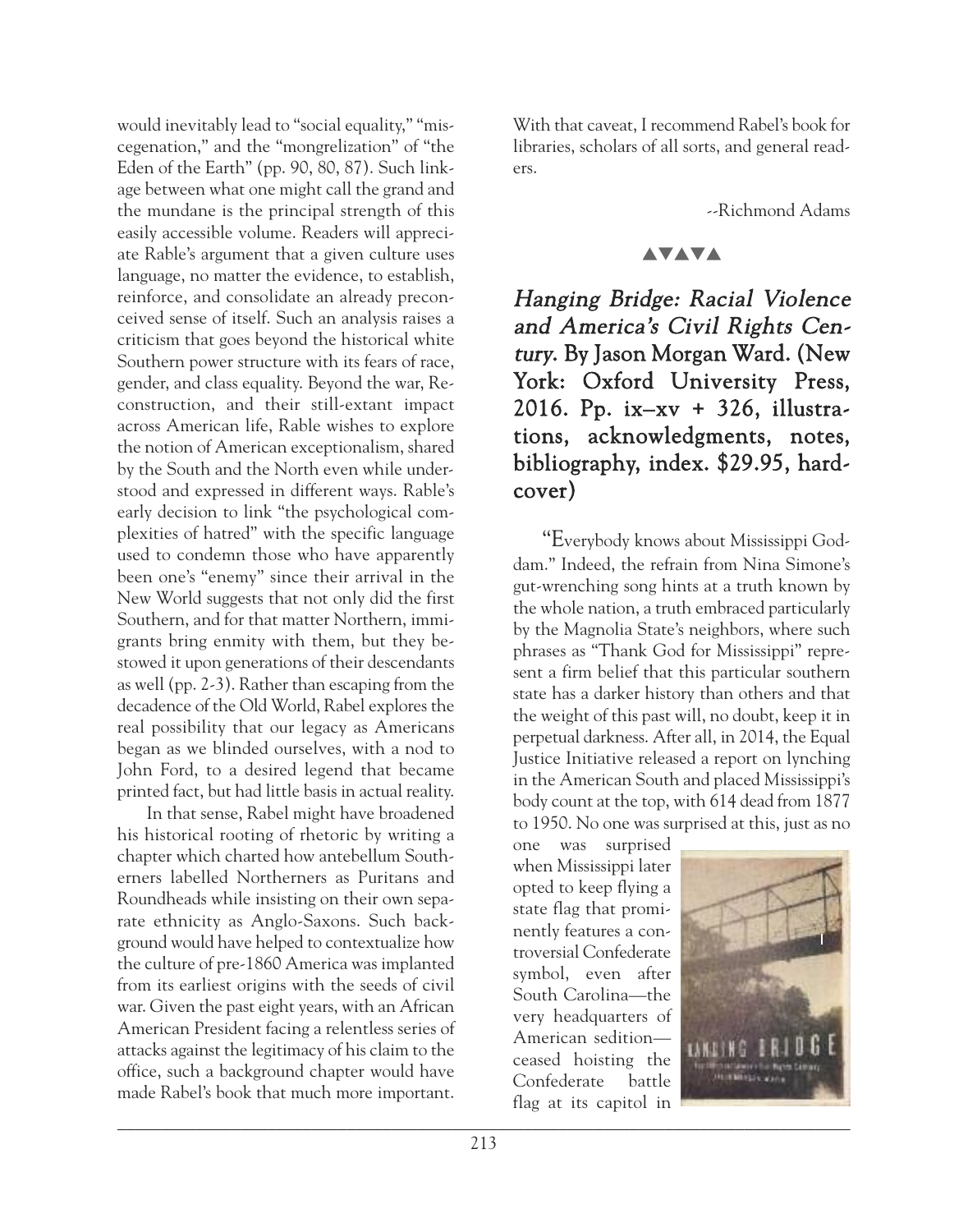the wake of a massacre of black churchgoers. If the south as a whole is regularly made the scapegoat of the nation, then Mississippi is the scapegoat for the south: "Everybody knows about Mississippi Goddam."

Of course, the problem with what "everybody knows" is that the details often get lost in a broader swath of stereotype and rumor. Especially when it relates to a history of racial violence, often only the final body count remains in people's minds—missing are the personalities and politics that perpetuated this heritage of atrocity, as well as the legacy of resistance, the stories of those who confronted the violence and undertook the hard work of changing the future. This is what makes more tightly focused studies of discrete events, or specific localities, so valuable, given how they highlight some of the interpersonal dynamics that get lost in the big picture. And Ward's Hanging Bridge ranks as among the best of the best, telling a threepart story of oppression and violence in Clarke County, Mississippi, that employs as its cornerstone a rusty bridge over the Chickasawhay River known locally for the hangings that have occurred there.

The first of these hangings happened in late 1918, when two men and two women (reportedly pregnant) were lynched in Shubuta, Mississippi, for having allegedly conspired to murder E. L. Johnston, a middle-aged itinerant dentist. By the time of this multiple murder, the NAACP had experienced a surging membership that saw branches established in every southern state, and known lynching investigator Walter White was dispatched to the scene; his digging revealed that Johnston was known locally for his heavy drinking and had apparently forced himself upon numerous black women, thus flipping the script of rape and racial purity. Though the publication of lynching investigations like this could serve to embarrass the United States internationally, most white Mississippians, as Ward notes, "had gone through eighteen months of war sensing no conflict between [President Woodrow] Wilson's war for democracy and white supremacy" (p. 58). On the contrary, patriotic fervor stoked the spirit of vigilantism, leading many African Americans to evacuate the south altogether. This northward migration "forged a link between urban North and Deep South that would shape future civil rights battles" and extend the reach of black political influence (p. 86).

Ward's next section covers the 1942 lynching of two fourteen-year-old boys, hanged from the same bridge, for allegedly conspiring to rape a white girl. The author again delves deep into the circumstances surrounding this murder, uncovering evidence aplenty to undermine the story circulated by white authorities, as well as illustrating the wartime changes that influenced local, state, and national politics. In the midst of World War II, the United States could ill afford damage to the image it strove to develop as an arsenal of liberty, and so the Justice Department sent agents to Shubuta to investigate, if only cursorily. The "Double V" rhetoric drew easy links between Mississippi and Nazi Germany, while the black press latched on to the lynching for signs of resistance—such as the parents' refusal to accept the bodies for burial that might demonstrate a "rising new spirit."

The last section centers not upon a lynching but upon the emerging civil rights movement in Clarke County. However, the shadow of the lynching bridge is ever present here; as Ward writes in his introduction, "Racial violence—both in bursts of savagery that sent tremors far beyond Mississippi's borders and in the everyday brutalities that sustained and outlived Jim Crow—connects the generations and geographies of America's civil rights century" (p. 7). Ward specifically highlights the work done by Head Start programs implemented under the auspices of the Child Development Group of Mississippi, revealing how this group of poor blacks receiving federal funding for projects of communal uplift constituted a significant threat to the white power structure. Too, just as the other parts of the book revealed the shape of wartime tensions, so does this section,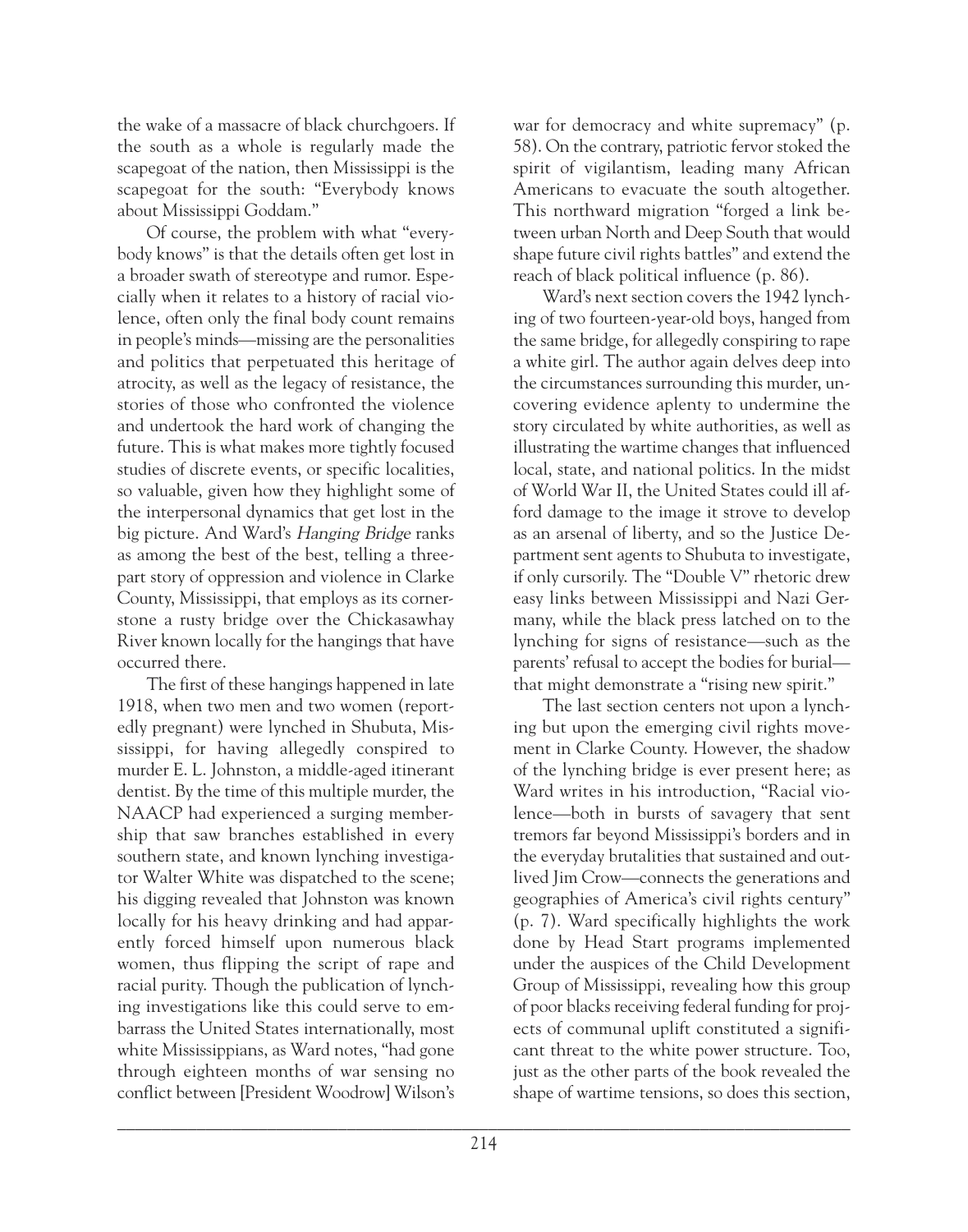which focuses specifically upon the year 1966, as local, all-white draft boards now tried to send to Vietnam increasingly "troublesome" individuals engaged in activism—a rather stark contrast to earlier strategies of preventing out-migration.

Geographer James A. Tyner, in Violence in Capitalism: Devaluing Life in an Age of Responsibility (2016), argues that we must shift our conception of violence from an exclusive focus upon "killing" to encompass also "letting die," the various policies that produce the same toll but lack the active agent or perpetrator. Ward calls for a similar shift of perspective in Hanging Bridge, writing in his epilogue, "Violence has always shaped freedom dreams in the rural South, but the definition of what was violent proved broad and elastic. Mobs lynched, but segregation, poverty, and memory exacted a toll as well" (p. 253). Yes, Hanging Bridge is a book about lynching, but it moves beyond the noose and the gun to illustrate how such acts existed alongside a broader continuum of violence—and, moreover, how this broader continuum was resisted in ways both subtle and dynamic. As it turns out, what everybody knows about Mississippi is rather limited. Ward reveals that we have so much more to learn.

--Guy Lancaster

## **AVAVA**

Arkansas Women and the Right to Vote: The Little Rock Campaigns 1868–1920. By Bernadette Cahill. (Little Rock: Butler Center Books, 2015. Pp. 115, endnotes, appendix, acknowledgments and call to action, bibliography, index. \$24.95 paper)

 $\overline{1}$  ,  $\overline{0}$ In Arkansas Women and the Right to Vote: The Little Rock Campaigns 1868–1920,

Bernadette Cahill takes us on a walking tour of Little Rock, complete with a map to chronicle our journey through the history of Arkansas women's struggle for the right to vote. By focusing on Little Rock, Cahill presents a microcosm of the women's suffrage



movement that began in earnest at Seneca Falls, New York, in 1848. She places Arkansas within the greater picture of the struggle, illuminating its lost opportunity to become a trailblazing state instead of having a women's suffrage bill laughed down in the General Assembly.

But she also points out in its favor that Arkansas was eventually the first southern state to enfranchise women to vote in state primary elections, and the second state in the South (after Texas) to ratify the 19th Amendment, which awarded women the right to vote nationwide. Until its passage in 1919, Cahill notes that in being denied voting rights, half of the American population—women—were "classed with traitors, felons, idiots, vagrants and the insane" (p. 126).

Cahill narrows the field to twenty-four brief chapters focusing on specific sites around Little Rock, including gravesites of some key players. Many of the original buildings that housed meetings, speeches, etc., are long gone. However, recognizing a particular site, even if it is a parking lot today, somehow makes historical events more real.

Also contributing to the reality of Arkansas women's struggle for the right to vote is Cahill's use of primary documents from the early 1900s. Along with the Arkansas Gazette and Democrat, she also utilizes short-lived publications such as the Arkansas Ladies' Journal and Woman's Chronicle, providing a window on a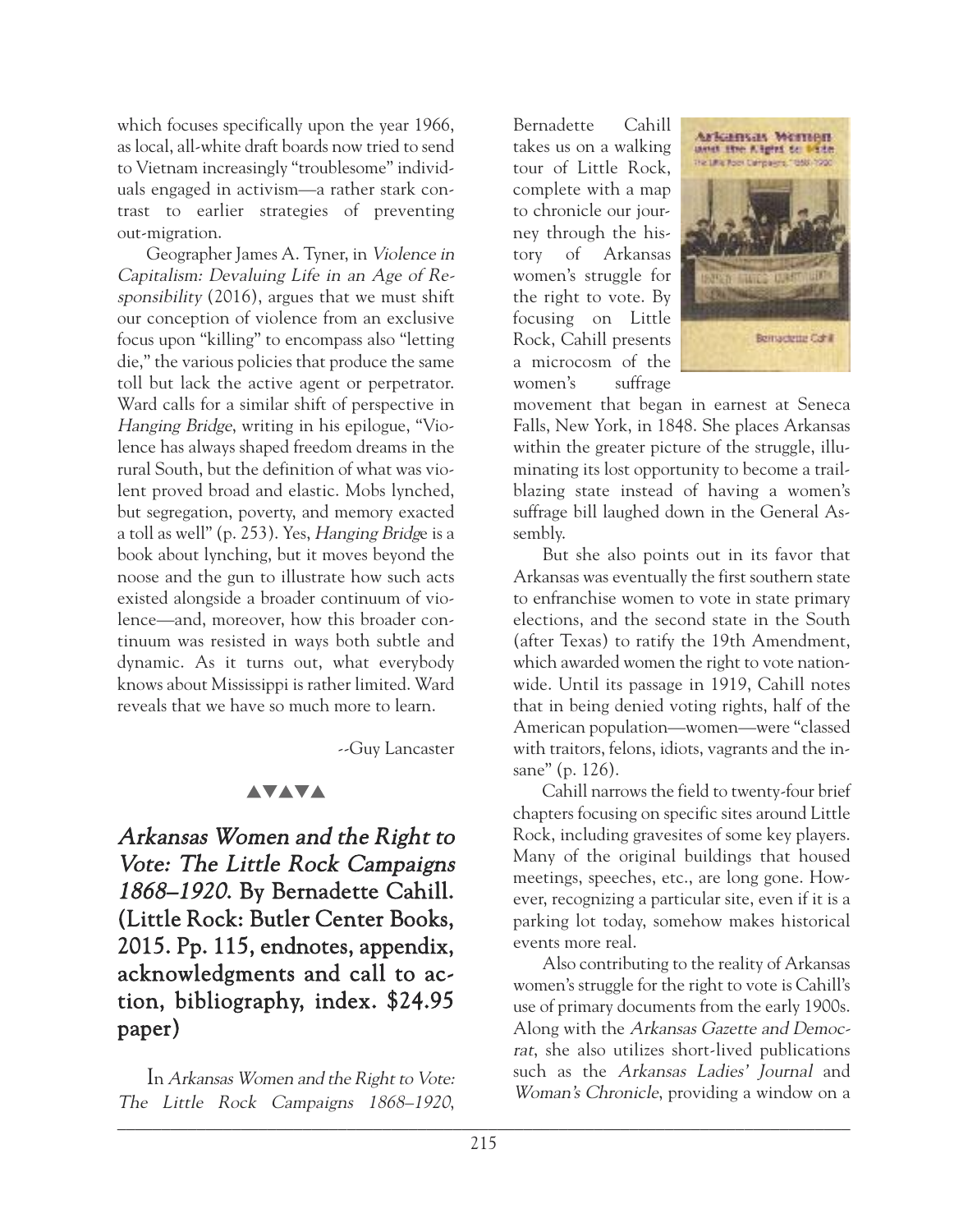long-ago time.

Some of the passages Cahill quotes are food for thought over a century later, such as this 1911 editorial from a statewide newspaper (still in existence) declaring with great authority that "the great majority of American women . . . care nothing for the right to cast a ballot" (p. 109) and that anyone causing the "agitation" simply needed to "have something to employ her mind, and, having tired of theater parties, card parties and poodles, her mind naturally reverts to the suffrage question. . . . The surest safeguard any woman can have is the protection and fidelity of some good man" (p. 109). Poodles and good men aside, Cahill takes an historian's view of the women who were ridiculed, arrested, beaten and tortured for seeking not to be subjected to taxation without representation. Throughout the book, pictures of important individuals allow us to put human faces together with names. Ample illustrations show buildings and sites as they were then as well as those that survived.

Cahill draws direct links between the women's suffrage movement of the early twentieth century and the mid-century fight for African-American civil rights, a campaign to which Arkansas was no stranger. She notes how the non-violent nature of the women's movement influenced later civil rights leaders, stating that the battle for women's suffrage was "the longest civil rights campaign in US history [and] was also the first successful non-violent civil rights campaign in American history" (p. 115).

A thread that runs throughout the book is mention of Little Rock's formidable Adolphine Fletcher Terry, who would go on to serve as a major figure in the Little Rock school integration crisis of the 1950s. While the reader might wish for more information about Terry, there is the excellent biography by Stephanie Bayless which Cahill cites in her bibliography.

Arkansas Women and the Right to Vote: The Little Rock Campaigns 1868–1920 is a slim volume, but its brevity may serve to make

it more readable than a thick book sitting on a shelf. The chapters can be read individually or as part of the book as a whole.

There are occasional references which might have benefitted from a few background sentences, such as the Plessy vs. Ferguson decision, but fortunately in the case of Plessy, there is always Google. There are also some typos that can be off-putting, such as referring to JFK assassination site Dealey Plaza in Dallas as "Daley" Plaza.

Those are, however, minor critiques about a valuable book that not only lets us observe, through contemporary accounts, what happened but also what did not happen. It does not canonize the participants, showing how squabbles led to splintering the women's rights movement into rival groups. Most significantly, it includes a call to action that might well be heeded by Little Rock tourism officials and/or graduate students: "Suffrage Walks" around significant sites in the city. Cahill's easily-portable book would make an excellent companion.

In brief, Arkansas Women and the Right to Vote: The Little Rock Campaigns 1868–1920 is a highly readable, fresh approach to the subject. Rather than simply citing dates and facts, Cahill takes us on a walking tour of significant places around Little Rock in the fight for women's suffrage, which has the effect of bringing us onstage for the drama. It is well researched through primary sources that even tell us what the women were wearing while they struggled for the right to vote as citizens of the United States.

Any woman who reads this book and still does not exercise the right to vote might well recall the 1911 editorial which said few women would vote if they had the right. Cahill's book should inspire women not to prove them correct.

--Nancy Hendricks

**AVAVA**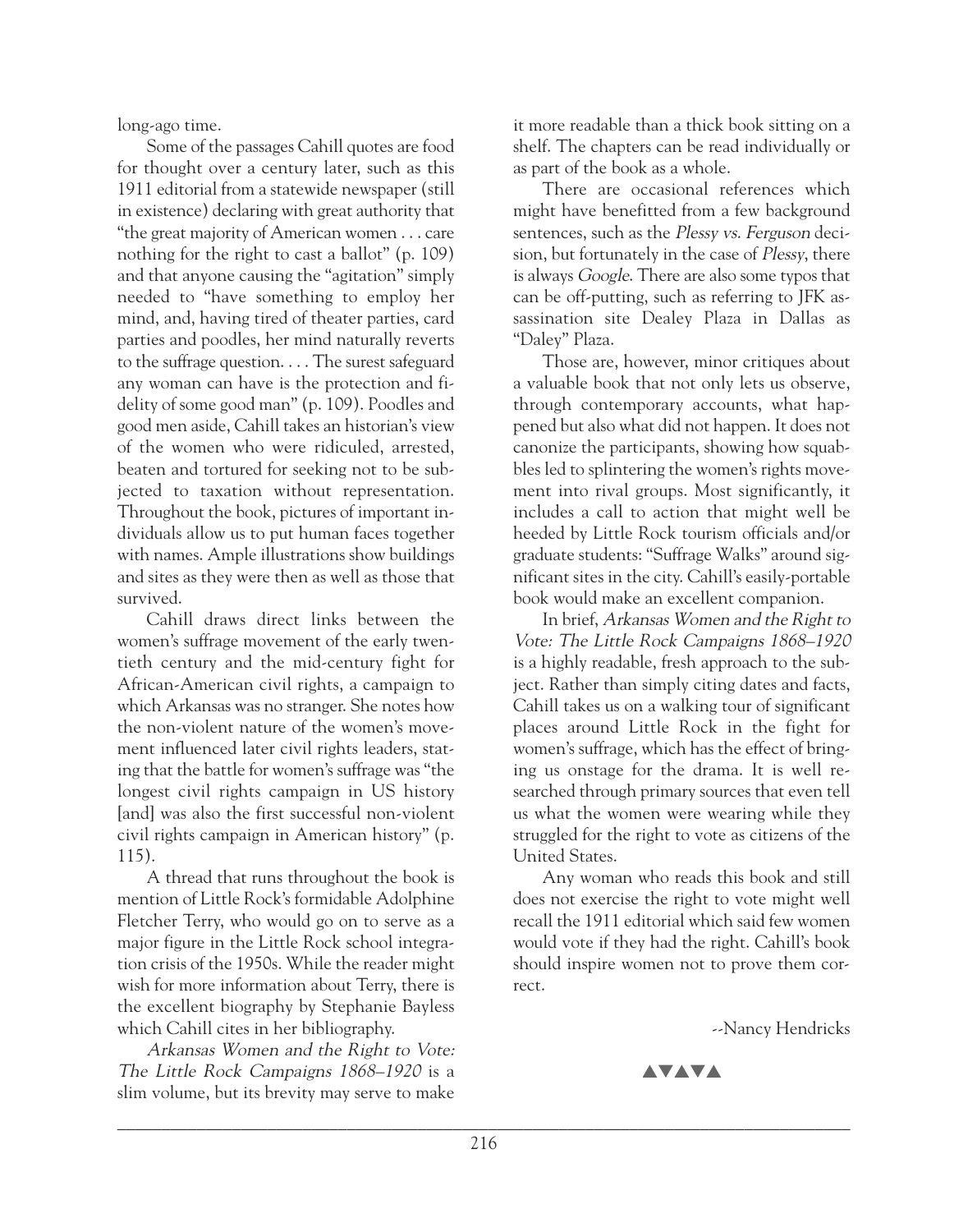Taken from the Paradise Isle: The Hoshida Family Story. Edited by Heidi Kim (Boulder, CO: University Press of Colorado, 2015. Pp. vii-xxxv + 239, figures, foreword, acknowledgments, introduction, editorial notes, appendices, bibliography, index. \$29.95, hardcover)

Taken from the Paradise Isle tells the story—through journal/memoir excerpts, letters, and drawings (all now in the collection of the Japanese American National Museum in Los Angeles)—of George and Tamae Hoshida and their children during World War II.

The Hoshida family lives in Hawaii; George was born in Japan and came to the United States as a young child, and his wife Tamae was born in Hawaii (a US territory at that time). After the bombing of Pearl Harbor on December 7, 1941, Japanese Americans living on the West Coast of the United States are sent to camps around the country amid suspicions that they would aid the enemy and show loyalty to Japan rather than the United States. In Hawaii, whose large Japanese population makes it impossible to send everyone to internment camps (only about one percent of the ethnic Japanese population was sent to camps), suspicions fall on men like George Hoshida who are leaders in the community and are involved in activities such as Japanese language schools, Buddhist or Shinto worship, and martial arts.

 $\Box$ George Hoshida is arrested in February 1942 and sent to a series of military and Justice Department camps, where he spends nearly two years away from his wife and daughters (one child is severely disabled, and one of his daughters was born when he was away). Tamae, who is also physically disabled, eventually follows evacuation orders (unsure if they are compulsory—though they seem to have been—but wanting to be reunited with her husband) and leaves Hawaii to go with three of her daughters

(one a newborn) to the Jerome Relocation Center in Arkansas; her disabled daughter is left behind in an institution. After the couple navigates a tangle of red tape, George eventually joins them at Jerome (which had Hawaiians as about 10 percent of its popula-



tion), where they spend the rest of the war. George finally gets to meet his infant daughter, but that joy is tempered by sadness when they learn that their oldest daughter has drowned in a bathtub in the institution where they have had to leave her. The family eventually returns to Hawaii.

Before his death in 1985, George diligently worked on his memoir (using his journals from the time as a basis), wanting to leave a record for his descendants. He wrote in the original memoir that he was aware of "defects" in the writing but wanted to have the memoir in a readable form before his health failed. Charmingly, he asks readers to read with a pen in hand, correcting as they go.

Fortunately, editor Heidi Kim has done all that work for us, presenting a fine story, with the letters, memoir, and George's drawings woven together expertly. She silently corrects some of the language while leaving enough alone to convey the true voices of George and Tamae (who were required by the government to write their letters in English; Tamae's is limited). Kim has also added helpful explanatory notes and additional sources for those interested in an in-depth investigation of the myriad issues surrounding Japanese internment.

In the memoir, George refers to himself in the third person as "Yoshio" to, as he explained, achieve greater objectivity as he tells his story. The memoir is enjoyable to read, full of detail, but it is easy to get a bit bogged down in reading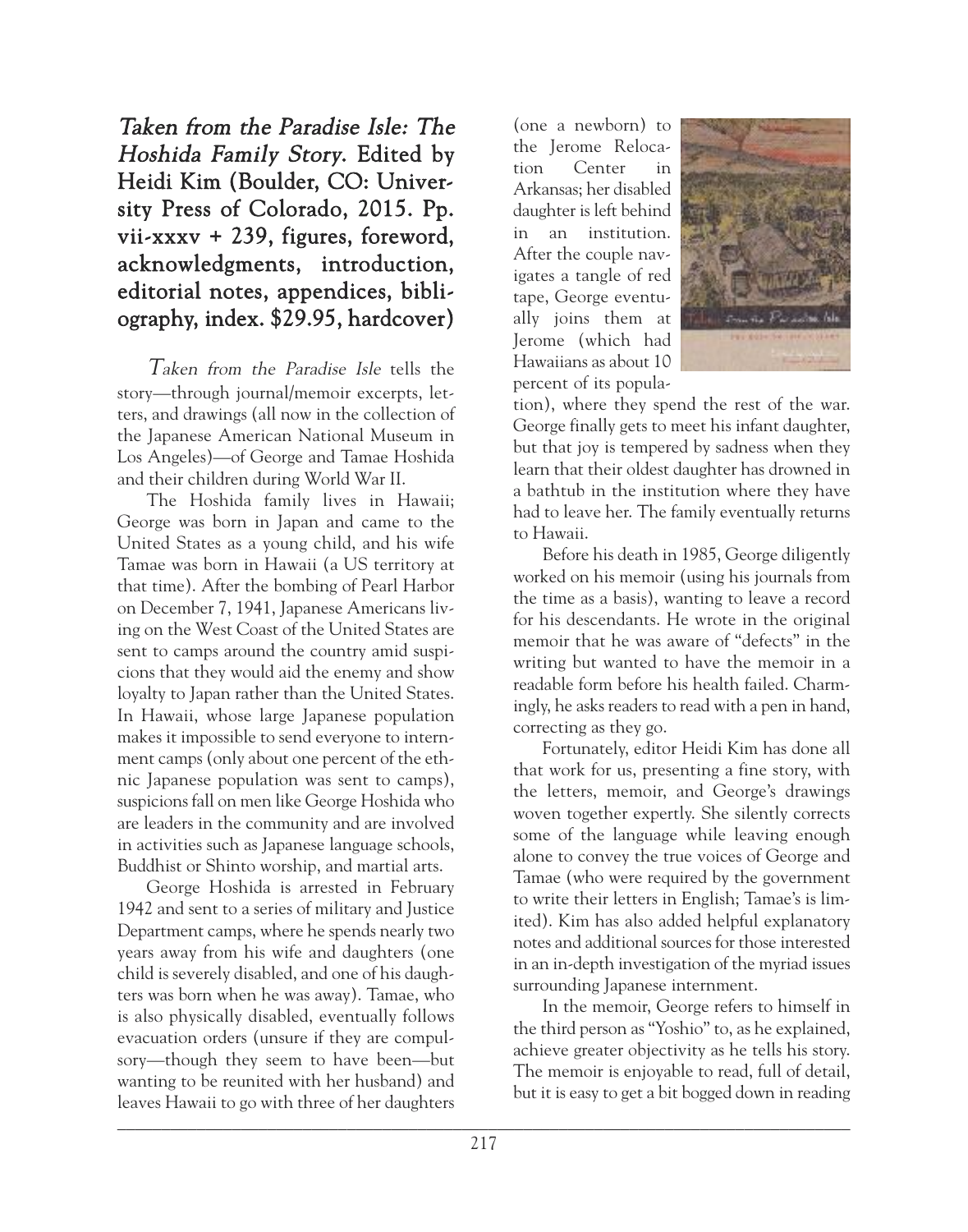the letters, which George and Tamae fill with a lot of comforting words for each other, imploring each to stay healthy and not to worry. While these platitudes can be monotonous for the reader, they were no doubt soothing for the two to read during their separation. The letters are also less compelling to read for logistical reasons—they could not have many details about the war or the camps in order to get past the censors, they exhibit a lack of knowledge about what was going on (through no fault of the letter writers!), and they often contain inquiries about other letters due to the sporadic nature of wartime mail. While reading the letters, the reader can feel their frustration.

The most poignant parts of the story involve separation during important events birth, illness, and death. Tamae is without her husband through most of her pregnancy and for the birth of their daughter; a man in camp with George falls ill and eventually dies without his family present; the Hoshidas' daughter dies in an institution and they cannot attend her funeral. Despite these tragedies, there are bright spots, too: Tamae sends George flowers to celebrate their ten-year wedding anniversary, and they have a lovely reunion at Jerome in Arkansas, with George arriving by train late at night and finding Tamae (who had fallen asleep waiting for him) in her barracks in the morning: "They stood there for a moment, which seemed like ages, staring at each other—unable to speak. Finally Yoshio heard himself speaking, 'I'm back!' And they found each other in a passionate embrace" (p. 222).

The writings often delve into the complicated issues surrounding what it means for people in George and Tamae's situation to feel that they are truly American. George contemplates going to live in Japan after the war, but Tamae—who had never been to Japan—strenuously objects, saying that they should stay in Hawaii and continue to live as Americans. George eventually decides that he owes America a greater debt than he owes Japan, having spent most of his life in America. He also evinces pride in Tamae's family members who are in the US armed forces, saying, "As American Citizens, it is their duty to fight even their ancestral country. Hope they will show that they do have the stuff in them and that Japanese blood is good blood and not a traitor's blood" (p. 177). The memoir also deals with some other complicated racial issues when George arrives in the South. In Little Rock, during a train delay, they are told to go to the whites-only waiting room, "but the men felt uneasy in there and preferred to go inside the blacks' room" (p. 220). In return for sketching a picture of one of the African American cooks on the train, the men received star treatment: "It seemed that these black people, being discriminated against by the whites, must have felt special kinship to them as fellow minorities, and this was one of their ways to show comradeship" (p. 220).

There are many high-quality books about Japanese internment, including memoirs, but this book covers lightly trod territory, such as Hawaiians facing internment and the internment story from a woman's point of view (through letters and through parts of the memoir that tell Tamae's side of the story). Also, of the two Arkansas camps, Rohwer generally receives more attention, so it is valuable to have more written about the Jerome camp. While giving a lot of historical detail, the book offers a truly intimate and memorable look at one family's struggles, heartbreak, and joy.

--Ali Welky

#### **AVAVA**

Emmett Till in Different States. By Philip C. Kolin. (Chicago, IL: Third World Press, 2015. Pp. viixii + 72, chronology, notes. \$18.95, paper)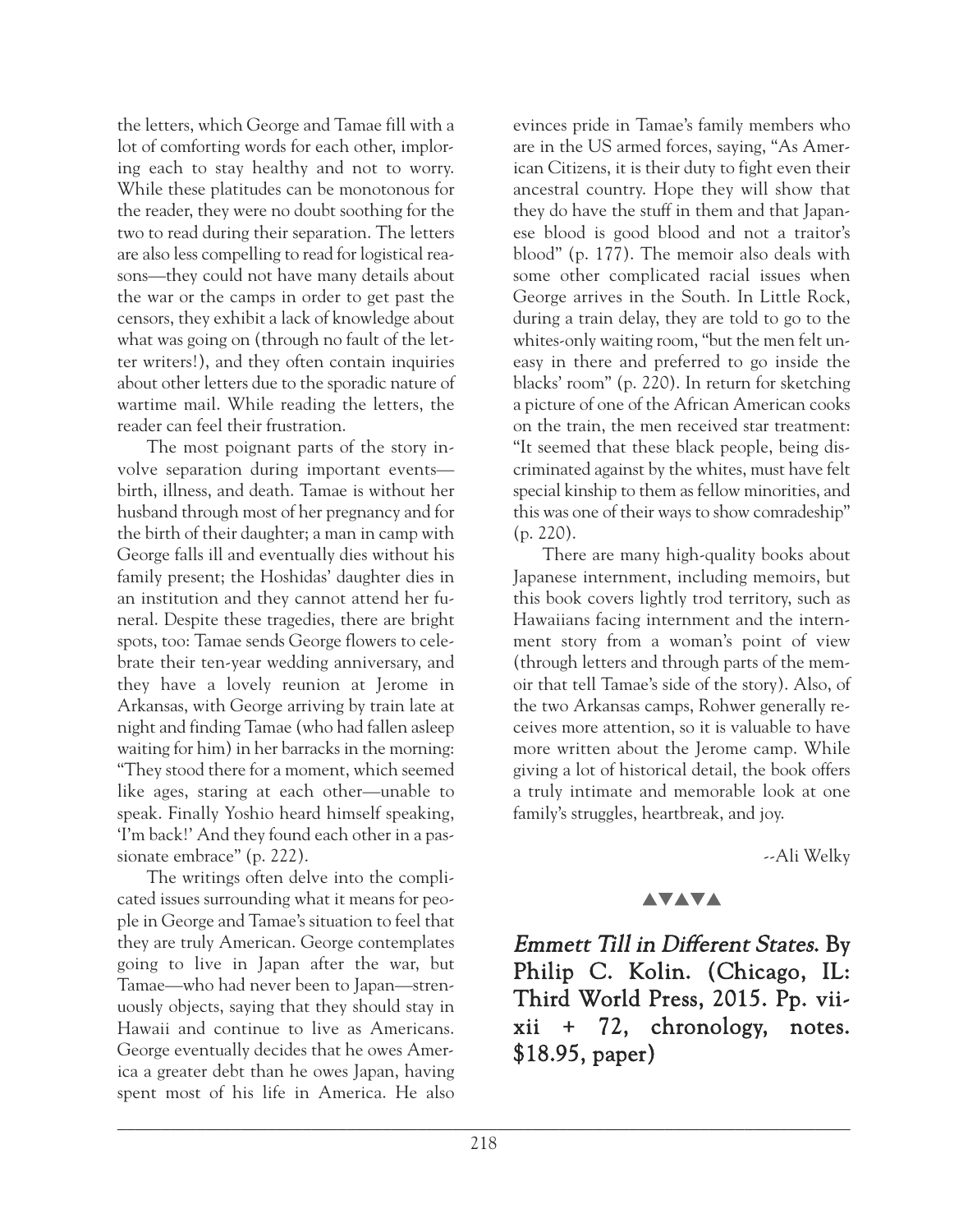Philip C. Kolin's Emmett Till in Different States opens with a four paragraph, thirty-one sentence prologue in which each sentence is taken "verbatim from one of the numerous accounts of the trial in the Southern press in 1955" (p. 3). Not surprisingly, these sentences serve up a mixture of fact ("The judge allowed the defense to record Mrs. Bryant's testimony with the jury out of the room") and prejudice ("The mother of the boy will probably be safer in Mississippi than she has ever been in a ganginfested Chicago"), and the prologue concludes with this telling summation: "It is best for all concerned that the Bryant-Milam case be forgotten as quickly as possible. It has received far more publicity than it should have gotten" (p. 4).

In the poems that follow, Kolin not only positions himself against this call to forgetfulness, but he does so in a way that challenges the univocality of the southern press circa 1955, encouraging us to see the "Bryant-Milam case" from multiple perspectives of time and place, as well as race, gender, and agency. For instance, in the two opening poems, "Facts about Me" and "Emmett's Wallet," Kolin gives the first word to the deceased Emmett Till, but the subtle shift between titles—where Kolin employs "Me" to position Till as the subject of a poem that Till narrates about himself and then uses "Emmett" in the next title to position the young boy as the object of a poem that he similarly narrates—alerts us to the deft play of perspectives that will mark the poems to follow as the murdered boy fluidly assumes "different states" throughout the collection. In addition to having Emmett Till give his own story in twenty-one poems, Kolin lets other first-person voices emerge, with the boy's story told by figures as varied as Mamie Till, Moses Wright, Mahalia Jackson, and Carolyn Bryant, as well other more imaginative first-person personas such as "Emmett's Sister," "A Black Man From Chicago," and even the "Chicago River." These voices are juxtaposed with third-person poems of varied omniscience, as well as two first-person poems of indeterminate agency whose "I" remains unfixed, and two first-person plural poems, one told from the collected perspective of the all-white jury, the other from "Emmett Till's Brothers," those "Graveless" lynching victims whose "sole obituary / [is] etched" in Emmett's casket photo (p. 34). Together, these poems challenge the opening gesture of the prologue, providing "numerous accounts" that truly embody numerous perspectives, and do the work of remembering rather than forgetting.

It is a testament to Kolin's gifts as a poet that a coherent vision of Emmett Till emerges from this dazzling multiplicity of perspectives. That vision achieves its best expression in "Emmett Weeps over Chicago," which finds the slain boy lamenting not over the city of his youth but over a "new Chicago" with its "slain children" who "wait / for eyewitnesses to recover from their memories / So many unwritten lives" (pp. 60-61). Noting that his "voice is well-trained in the chords of sorrow," Till promises that he will sing a "fated ballad" of these "lost children sketched in chalk," a task that requires

Keening Accusing Recounting Honoring Memorializing Hoping, joining, rebuilding (p. 61)

What Emmett Till promises in this poem, Kolin delivers throughout his collection. Like Till, Kolin is well-trained in the chords of sorrow, and he too weeps over the slain as an eyewitness to horror, accusing when accusation is needed, recounting when objectivity is required, honoring when honor is due. Through these different states of telling, Kolin is able to fashion a larger narrative of "rebuilding," one that not only works against forgetting but also in favor of hope and redemption. With each poem, Kolin does for Emmett Till what Emmett Till wants to do for the "generation of hemorrhaged children" (p.60) in his "new Chicago":